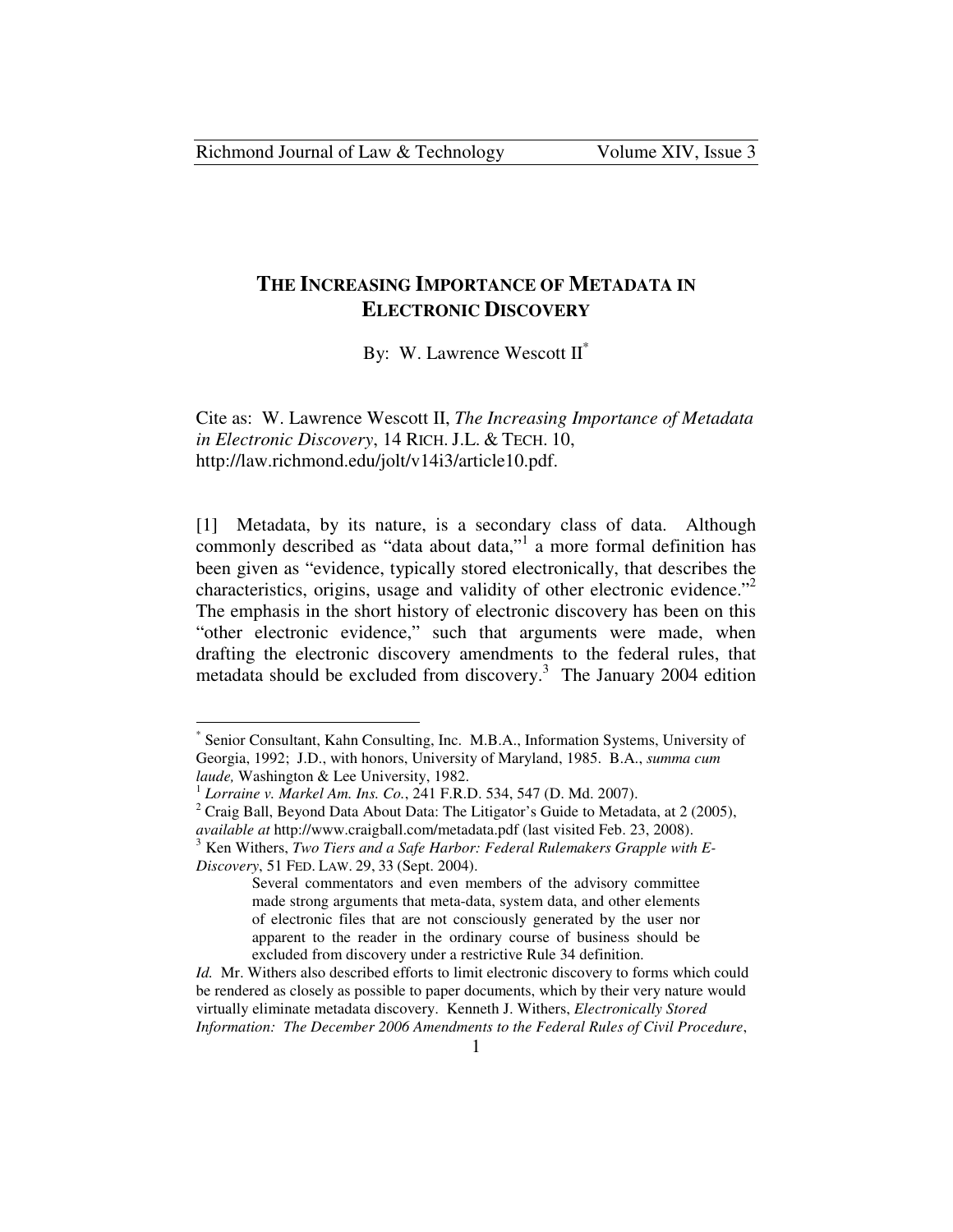| Richmond Journal of Law & Technology |  |
|--------------------------------------|--|
|--------------------------------------|--|

of *The Sedona Principles: Best Practices Recommendations and Principles for Addressing Electronic Document Production* took the position that "[u]nless it is material to resolving the dispute, there is no obligation to preserve and produce metadata absent agreement of the parties or order of the court."<sup>4</sup> However, metadata is playing an increasingly important role in electronic discovery. Far from excluding this often critical information, the practitioner is well-advised to preserve metadata as a regular practice, particularly in connection with complex litigation.

#### I. TYPES OF METADATA

[2] The "metadata universe" is actually much broader than its definition might indicate. The United States District Court for the District of Maryland, in its *Suggested Protocol for Discovery of Electronically Stored Information*, has identified three basic types of metadata:<sup>5</sup>

## A. SYSTEM METADATA

[3] The *Suggested Protocol* defines "system metadata" as "data that is automatically generated by a computer system."<sup>6</sup> Examples of system metadata include "the author, date and time of creation, and the date a document was modified."<sup>7</sup> System metadata is what is most commonly meant when the term "metadata" is used. One commentator has noted that system metadata could have probative value because it is created

<sup>4</sup> NW. J. TECH. & INTELL. PROP. 171, ¶ 75 (2006), *available at*

http://www.law.northwestern.edu/journals/njtip/v4/n2/3.

<sup>4</sup> Sedona Conference Working Group, *The Sedona Principles: Best Practices Recommendations and Principles for Addressing Electronic Document Production,* Principle 12, at i (January 2004), *available at*

http://www.thesedonaconference.org/content/miscFiles/SedonaPrinciples200401.pdf [hereinafter *Sedona Principles*] (last visited Feb. 23, 2008).

<sup>5</sup> United States District Court for the District of Maryland, *Suggested Protocol for Discovery of Electronically Stored Information,* at 25*,* 

http://www.mdd.uscourts.gov/news/news/ESIProtocol.pdf [hereinafter *Suggested Protocol*] (last visited Feb. 23, 2008).

<sup>6</sup> *Suggested Protocol, supra* note 5, at 25-26.

<sup>7</sup> *Id.* at 26.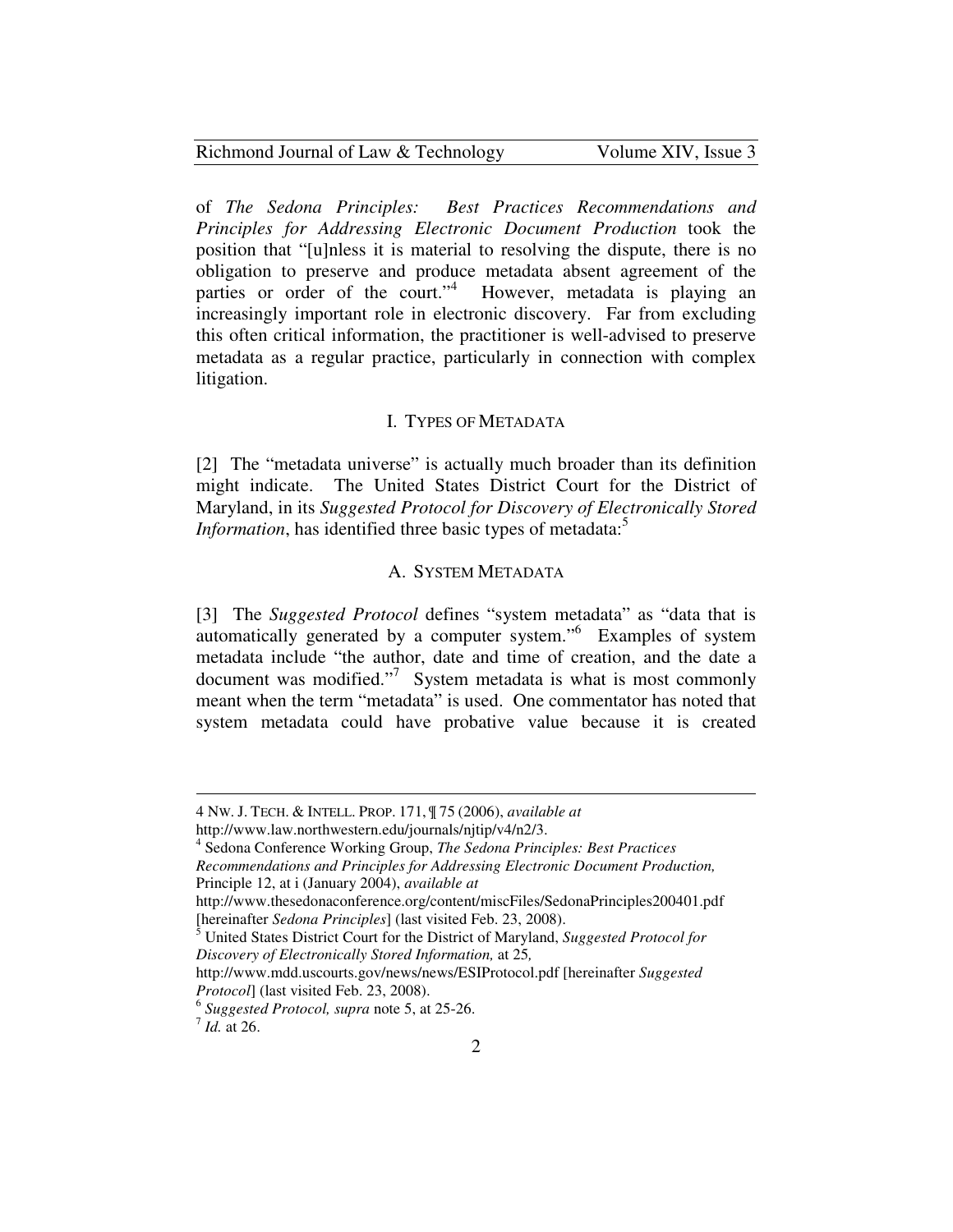| Richmond Journal of Law & Technology | Volume XIV, Issue 3 |
|--------------------------------------|---------------------|
|--------------------------------------|---------------------|

automatically.<sup>8</sup> This type of metadata "may be more valuable in building or defending a case as it is often not consciously created by a user and is less vulnerable to manipulation after the fact."<sup>9</sup>

### B. SUBSTANTIVE METADATA

[4] Substantive metadata, according to the *Suggested Protocol*, is "data that reflects the substantive changes made to the document by the user."<sup>10</sup> Substantive metadata "may include the text of actual changes to a document."<sup>11</sup> Substantive metadata has also been referred to as Substantive metadata has also been referred to as "application metadata," which moves with the file when it is copied (as opposed to the free-standing nature of system metadata).<sup>12</sup>

[5] Substantive metadata is the notorious version of metadata, which is responsible for some of the horror stories involving electronic documents. In one case, the Pentagon had posted a report online detailing an incident in which a U.S. soldier accidentally killed an Italian secret service agent in Iraq. Readers were able to access redacted, blacked-out information in the .PDF file by copying and pasting the confidential information into a Word document.<sup>13</sup> In other instances, "Google, Dell, Merck, the United Nations Secretary General, the Democratic National Committee, and others have recently made embarrassing and sometimes damaging revelations through inadvertent disclosures of metadata."<sup>14</sup> An adverse party was able to access a previous version of a document and learned that a suit by the SCO Group against DaimlerChrysler was originally intended for the Bank of America.<sup>15</sup>

<sup>8</sup> David K. Isom, *Electronic Discovery Primer for Judges*, 2005 FED. CTS. L. REV. 1, at 11, *available at* http:// www.fclr.org/2005fedctslrev1.htm.

<sup>&</sup>lt;sup>9</sup> Isom, *supra* note 8, at 11(citing MICHAEL R. ARKFELD, ELECTRONIC DISCOVERY AND EVIDENCE 1-5 (2003)).

<sup>10</sup> *Suggested Protocol, supra* note 5, at 26.

 $11$  *Id.* 

<sup>12</sup> Ball, *supra* note 2, at 3.

<sup>13</sup> Gene Koprowski, *NSA and the Dangers of Documents*, ECONTENTMAG.COM *(*April 2006), http://www.econtentmag.com/?ArticleID=15304 (last visited Feb. 23, 2008).

<sup>&</sup>lt;sup>14</sup> Philip J. Favro, *A New Frontier in Electronic Discovery: Preserving and Obtaining Metadata*, 13 B.U. J. SCI. & TECH. L. 1, 4-5 (2007).

<sup>15</sup> J. Brian Beckham, *Production, Preservation and Disclosure of Metadata*, 7 COLUM. SCI. & TECH. L. REV. 1, 2 (2006).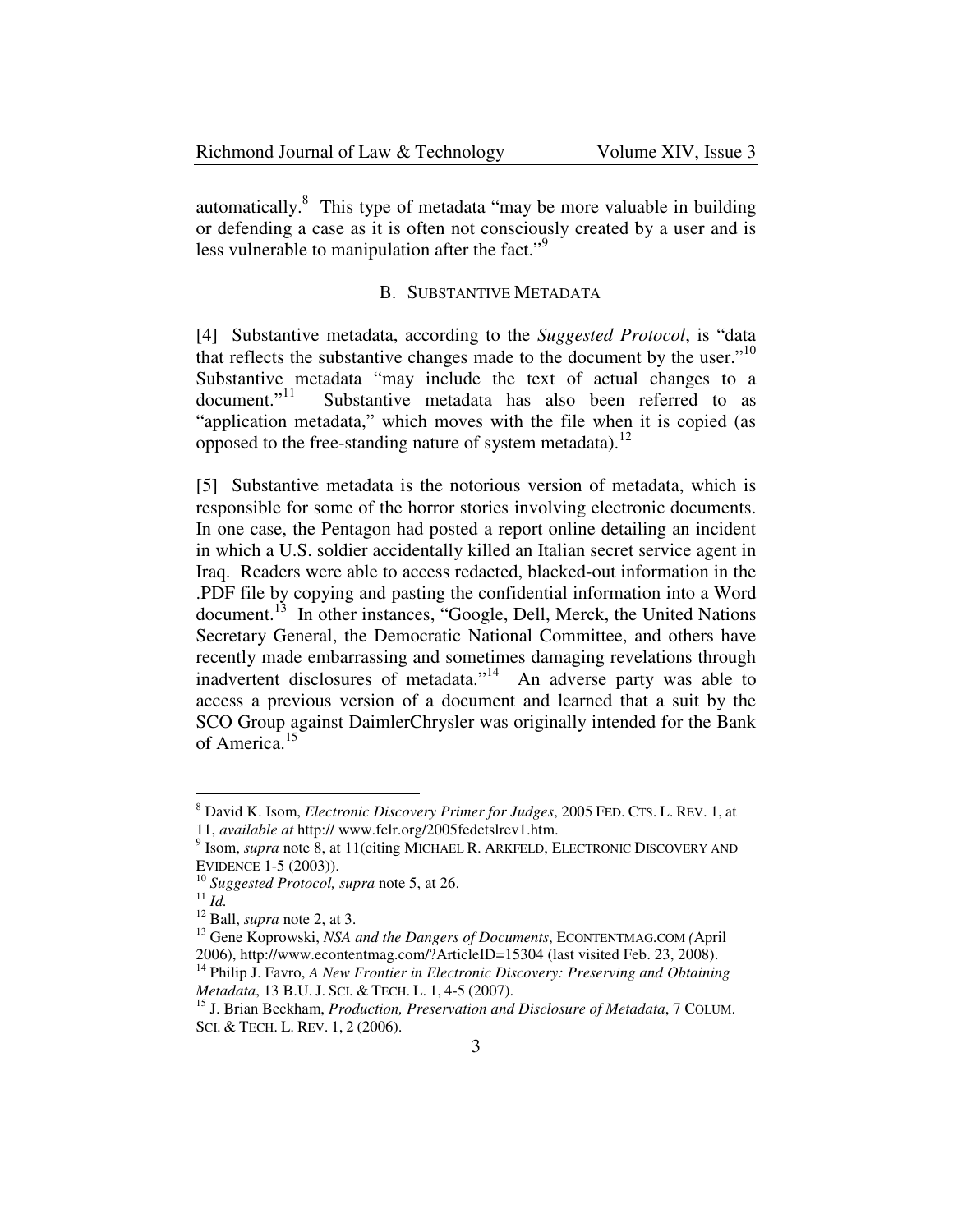| Richmond Journal of Law & Technology | Volume XIV, Issue 3 |
|--------------------------------------|---------------------|
|--------------------------------------|---------------------|

[6] Another variant of substantive metadata has been identified by Judge Lee Rosenthal. According to Judge Rosenthal, "metadata is also increasingly recognized as including the software that assembles information from different databases and brings it together for the reader."<sup>16</sup> Within this context, obsolete legacy applications could be considered application metadata, as such programs would, in essence, need to be coupled with the legacy data file in order for the data file to be read.

## C. EMBEDDED METADATA

[7] Embedded metadata is defined as "the text, numbers, content, data, or other information that is directly or indirectly inputted into a Native  $\text{File}^{\text{1}}$ by a user and which is not typically visible to the user viewing the output display of the Native File on screen or as a print out."<sup>18</sup> Examples include:

spreadsheet formulas (which display as the result of the formula operation), hidden columns, externally or internally linked files (*e.g.,* sound files in Powerpoint presentations), references to external files and content (*e.g.,*  hyperlinks to HTML files or URLs), references and fields (*e.g.,* the field codes for an auto-numbered document), and certain database information if the data is part of a database (*e.g.,* a date field in a database will display as a formatted date, but its actual value is typically a long integer).<sup>19</sup>

<sup>16</sup> Lee H. Rosenthal, *A Few Thoughts on Electronic Discovery After December 1, 2006*, 116 YALE L.J. POCKET PART 167, 186 (2006).

<sup>&</sup>lt;sup>17</sup> A "native file" is defined by the *Suggested Protocol* as "ESI [electronically stored information] in the electronic format of the application in which such ESI is normally created, viewed and/or modified. Native Files are a subset of ESI." *Suggested Protocol, supra* note 5, at 3.

<sup>18</sup> *Id.* at 27.

<sup>19</sup> *Id.*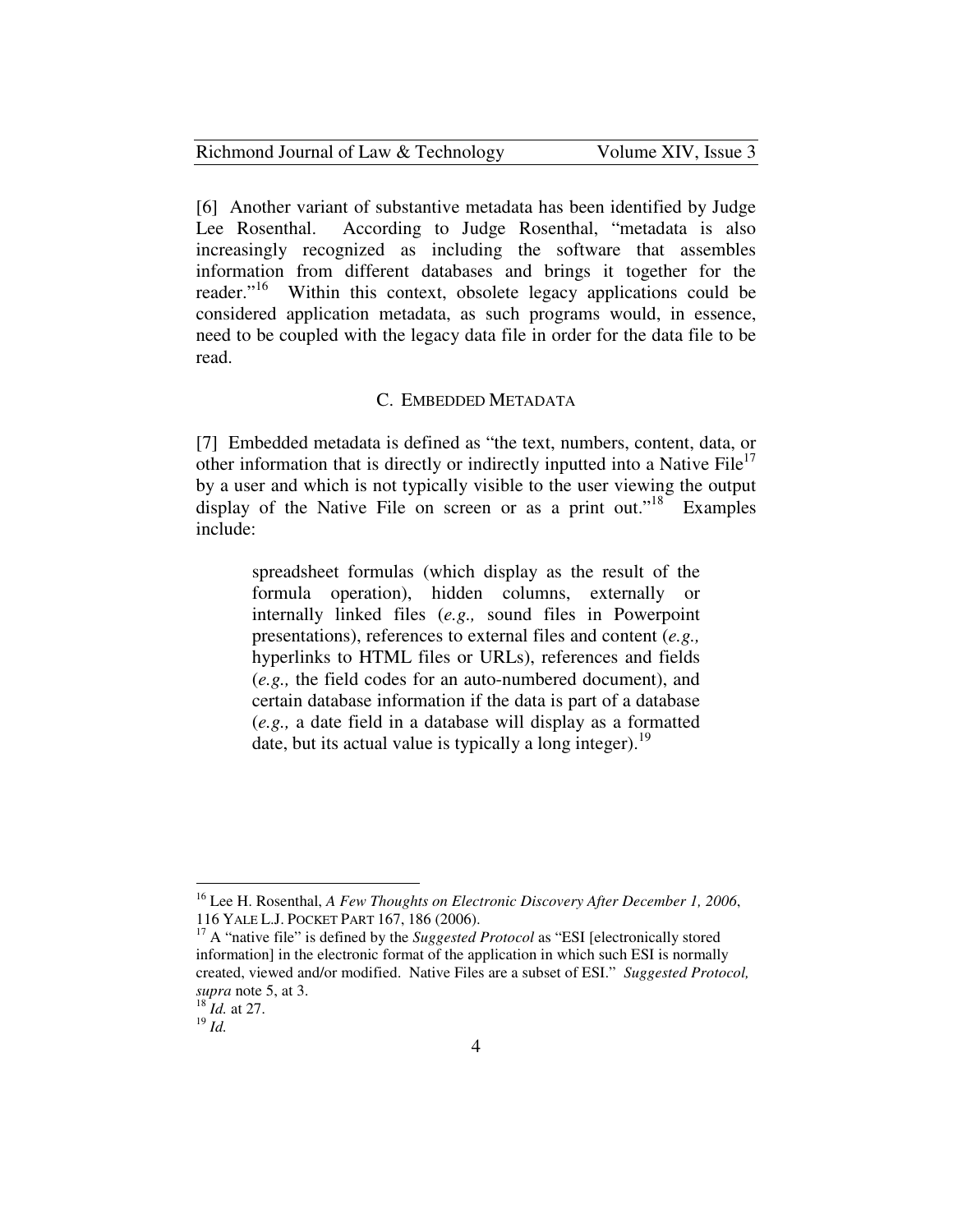| Richmond Journal of Law & Technology | Volume XIV, Issue 3 |
|--------------------------------------|---------------------|
|--------------------------------------|---------------------|

[8] This variant of metadata has the potential to be more important than the primary data, as it may be able to explain the visible data. Failure to produce this data has exposed one litigant to the danger of sanctions.<sup>20</sup>

#### II. METADATA IN THE FEDERAL RULES

[9] Metadata is not explicitly addressed in the Federal Rules of Civil Procedure. The word "metadata" does not appear at all in the Rules, and appears only once in the Advisory Committee Comments to the Rules. $21$ However, despite efforts to the contrary,  $2^2$  metadata is clearly included within the definition of "electronically stored information" contained in Rule  $34.<sup>23</sup>$ 

<sup>20</sup> In *Williams v. Sprint/United Mgmt. Co.,* 230 F.R.D. 640 (D. Kan. 2005), the data requestor sought sanctions against the producer for failure to provide spreadsheets with embedded metadata (spreadsheet formulas). The producer had provided spreadsheets with "locked" cells, so that the requestor could not view the formulas. The court declined to impose sanctions at that time, as "the Court recognizes that the production of metadata is a new and largely undeveloped area of the law. This lack of clear law on production of metadata, combined with the arguable ambiguity in the Court's prior rulings, compels the Court to conclude that sanctions are not appropriate here." *Id.* at 656.

<sup>2&</sup>lt;sup>1</sup> The Advisory Committee comments discuss metadata in the context of the Rule 26(f) conference. The Committee was concerned about possible waivers of privilege resulting from inadvertent production of electronically stored information. When reviewing documents for privilege review, attorneys could overlook electronic data not visible to the user. In that regard, the Committee stated:

For example, production may be sought of information automatically included in electronic files but not apparent to the creator or to readers. Computer programs may retain draft language, editorial comments, and other deleted matter (sometimes referred to as "embedded data" or "embedded edits") in an electronic file but not make them apparent to the reader. Information describing the history, tracking, or management of an electronic file (sometimes called "metadata") is usually not apparent to the reader viewing a hard copy or a screen image. Whether this information should be produced may be among the topics discussed in the Rule 26(f) conference.

FED. R. CIV. P. 26(f), advisory comm.'s notes.

<sup>22</sup> *See generally* Ball, *supra* note 2.

 $^{23}$  Rule 34 defines "electronically stored information" to include "writings, drawings, graphs, charts, photographs, sound recordings, images, and other data or data compilations--stored in any medium from which information can be obtained either directly or, if necessary, after translation by the responding party into a reasonably usable form." FED. R. CIV. P.  $34(a)(1)(A)$ .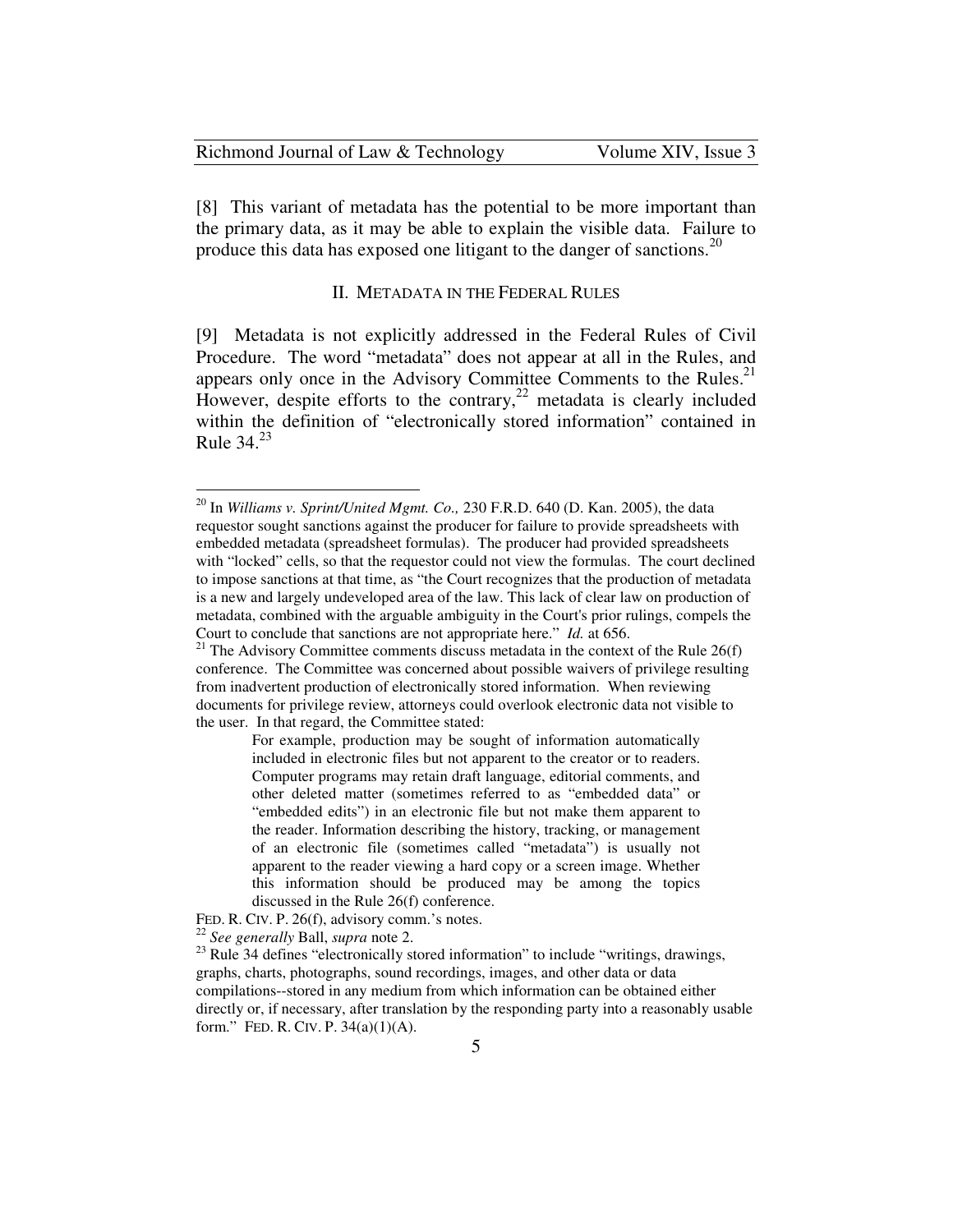| Richmond Journal of Law & Technology | Volume XIV, Issue 3 |
|--------------------------------------|---------------------|
|--------------------------------------|---------------------|

[10] The December 2006 Amendments to the Federal Rules added new provisions relating to the production of electronically stored information. Rule 34(b) allows the requestor to "specify the form or forms in which electronically stored information is to be produced."<sup>24</sup> Therefore, if the information contains metadata, the requesting party can specify that metadata be produced along with the primary data. The producing party in its "response may state an objection to the requested form for producing electronically stored information."<sup>25</sup> If it objects to the requested form, the producing party must also "state the form or forms it intends to use."<sup>26</sup>

[11] If no form is specified by the requesting party, the responding "party" must produce the information in a form or forms in which it is ordinarily maintained or in a reasonably usable form or forms."<sup>27</sup> This does not mean that electronic data must be produced in an electronic format. In *The Scotts Co. v. Liberty Mutual Ins. Co.*<sup>28</sup> the court rejected the plaintiff's assertion that "as a matter of law, a party's discovery obligations are not satisfied by the production of computerized information in a hard copy format."<sup>29</sup> Note the disjunctive *or* in the rule. A party is not obligated to produce the information in the form "in which it is ordinarily maintained" if the data is "reasonably usable."<sup>30</sup> The producing party does not have total latitude in this area, however. The Advisory Committee Comments indicate that "[i]f the responding party ordinarily maintains the information it is producing in a way that makes it searchable by electronic means, the information should not be produced in a form that removes or significantly degrades this feature."<sup>31</sup>

 $\overline{a}$ 

 $30$  FED. R. CIV. P. 34, advisory comm.'s notes.

<sup>31</sup> *Id.*

<sup>&</sup>lt;sup>24</sup> *Id.* at 34(b)(1)(C).

<sup>&</sup>lt;sup>25</sup> *Id.* at 34(b)(2)(D).

<sup>26</sup> *Id.*

<sup>27</sup> *Id.* at 34(b)(2)(E)(ii).

<sup>28</sup> No. 2:06-CV-899, 2007 U.S. Dist. LEXIS 43005 (S.D. Ohio June 12, 2007).

<sup>&</sup>lt;sup>29</sup> *Id.* at \*10-11,\*13. Although the plaintiff argued that "some of the documents produced in hard copy form are not reasonably usable for the purpose for which they were requested since they cannot be searched for metadata," the court declined to rule on that argument because it was not clear that the parties had met and conferred on the issue. *Id.*  at \*14.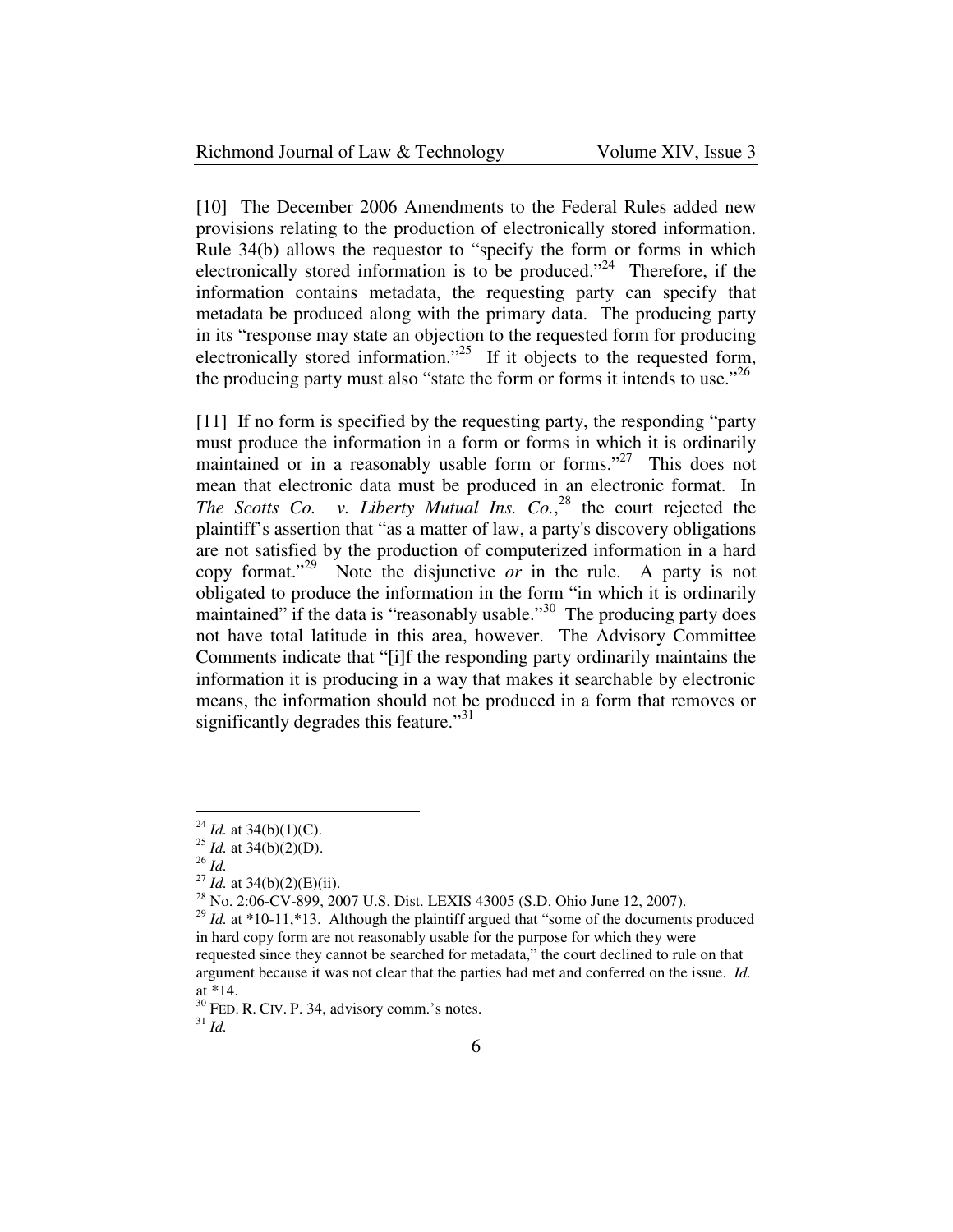[12] The plaintiffs in *In re Payment Card Interchange Fee and Merchant Discount Antitrust Litigation*<sup>32</sup> took this precise approach in an attempt to avoid the production of electronic documents containing metadata.<sup>33</sup> They printed their electronic documents and scanned them into TIFF<sup>34</sup> files and then converted them into searchable files through the use of OCR (optical character recognition) software.<sup>35</sup> Therefore, the court found that "the Individual Plaintiffs have rather laboriously stripped their text-searchable electronic documents of metadata that would not appear in printed form, and then converted them back into text-searchable electronic documents without that subset of metadata."<sup>36</sup>

[13] The plaintiffs' gambit was ultimately not successful. Citing the Advisory Committee's comment that production of electronic data should not result in a degradation of the searchability of the data, the defendants objected that the ability to search the data electronically had, in fact, been degraded by the plaintiffs' conversion process.<sup>37</sup> However, because the plaintiffs had already produced a substantial amount of electronic documents using this method prior to the defendants' objection, the court concluded that it would be unduly burdensome to force the plaintiffs to produce the same material again in native format.<sup>38</sup> As the plaintiffs had

<u>.</u>

<sup>32</sup> No. MD 05-1720 (JG) (JO), 2007 U.S. Dist. LEXIS 2650 (E.D.N.Y. Jan. 12, 2007). <sup>33</sup> *Id.* at \*6-7.

 $34$  TIFF, or "tagged image file format" has been described as "a flexible and adaptable file format for storing images and documents used worldwide. TIFF files use LZW lossless compression without distorting or losing the quality due to the compression. In layman's terms, TIFF is very much like taking a mirror image of many documents in format that can be compressed for storage purposes." PSEG Power New York, Inc. v. Alberici Constructors, Inc*.,* No. 1:05-CV-657 (DNH/RFT), 2007 U.S. Dist. LEXIS 66767, at \*6 n.2 (N.D.N.Y. Sept. 7, 2007).

<sup>&</sup>lt;sup>35</sup> The court defined OCR as "a computer software program that translates images of text into a format that can be searched or 'read' electronically." *In re Payment Card Interchange Fee and Merchant Disc. Antitrust Litig*.*,* 2007 U.S. Dist. LEXIS 2650, at \*7 n.2.

<sup>36</sup> *Id.* 

 $37 \frac{\text{10}}{\text{1d}}$ . at \*9.

<sup>&</sup>lt;sup>38</sup> The court found that:

<sup>[</sup>T]he Individual Plaintiffs provided a significant amount of discovery to the defendants, in several instalments [sic], in the form they prefer, and heard no objections for several months. While that history does not legally estop the defendants from insisting on a form of production more to their liking, it does suggest that as between the defendants and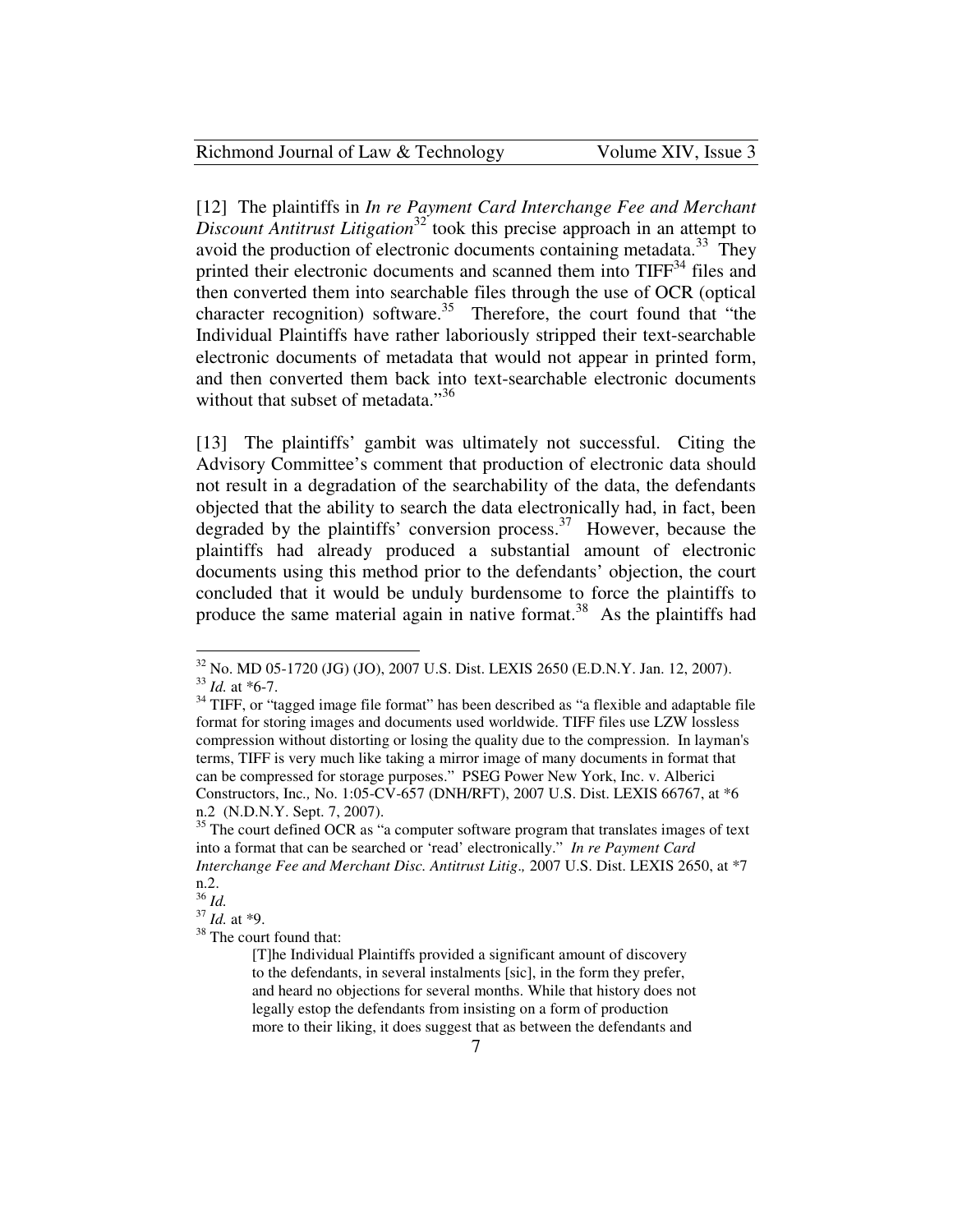| Richmond Journal of Law & Technology | Volume XIV, Issue 3 |
|--------------------------------------|---------------------|
|--------------------------------------|---------------------|

conceded that the burdensomeness argument disappeared for all production thereafter, they would be required henceforth to produce future electronic documents in native format. $39$ 

### III. METADATA IN THE HISTORICAL CONTEXT

[14] Perhaps the first case to appreciate the importance of metadata was *Armstrong v. Executive Office of the President*. <sup>40</sup> In *Armstrong*, the court decided that paper copies of electronic mail did not qualify as an "extra copy" for purposes of the Federal Records Act,  $41$  which would allow the originals to be destroyed, "because important information present in the email system, such as who sent a document, who received it, and when that person received it, will not always appear on the computer screen and so will not be preserved on the paper print-out."<sup>42</sup> Although not explicitly referring to this type of information as "metadata," the *Armstrong* court clearly recognized that its value warranted preservation.

## A. EVOLUTION OF THE OPPOSING TRENDS REGARDING THE IMPORTANCE OF **METADATA**

#### 1. METADATA SHOULD NOT BE PRESERVED OR PRODUCED.

[15] As stated at the beginning of this article, the Sedona Conference originally took the position that "[u]nless it is material to resolving the dispute, there is no obligation to preserve and produce metadata absent agreement of the parties or order of the court." $43$  In their commentary, the Conference authors recognized that metadata does have value in some

the Individual Plaintiffs, it would be less fair to impose the costs of a second form of production on the latter.

*Id.* at \*15-16.

<sup>39</sup> *Id.* at \*16-17.

<sup>40</sup> 1 F.3d 1, 274 (D.C. App. 1993). *See* Favro, *supra* note 14, at 13 ("One of the earliest cases to recognize the significance of metadata in terms of document integrity is *Armstrong* . . . ."); *See also* Favro, *supra* note 14, at 5 n.23 (citing Momah v. Albert Einstein Med. Ctr., 164 F.R.D. 412, 418) (stating that the court "granted access to the computer list screen" so that the plaintiff could verify when certain documents were created).

<sup>41</sup> 44 U.S.C. § 3101 (2006).

<sup>42</sup> *Armstrong,* 1 F.3d at 1, 284.

<sup>43</sup> *Sedona Principles*, *supra* note 4, at i.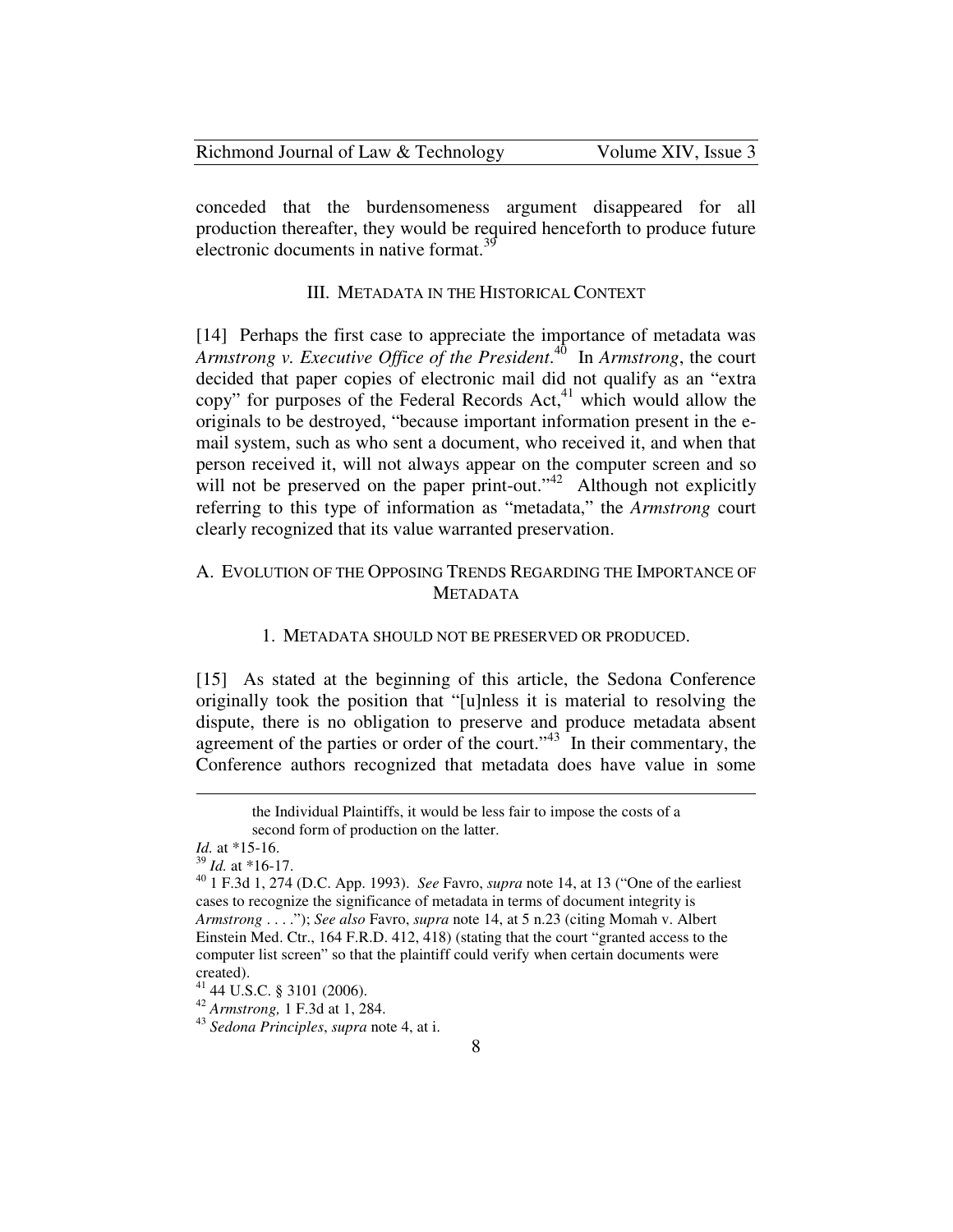| Richmond Journal of Law & Technology | Volume XIV, Issue 3 |
|--------------------------------------|---------------------|
|--------------------------------------|---------------------|

contexts: "[I]t is easy to conceive of situations where metadata is necessary to authenticate a document, or establish facts material to a dispute, such as when a file was accessed in a suit involving theft of trade secrets."<sup>44</sup> However, the authors continued that:

> In most cases, however, the metadata will have no material evidentiary value—it does not matter when a document was printed, or who typed the revisions, or what edits were made before the document was circulated. And there is also the real danger that information recorded by the computer may be inaccurate. For example, when a new employee uses a word processing program to create a memorandum by using a memorandum template created by a former employee, the metadata for the new memorandum may incorrectly identify the former employee as the author.<sup>45</sup>

[16] In the commentary to Principle 12, the Conference amplified its position. It acknowledged the benefits of metadata by stating:

> First, the preservation and production of metadata may provide better protection against inadvertent or deliberate modification of evidence by others. Second, preserving documents in their native electronic format usually preserves the associated metadata without incurring additional steps or costs. Third, the systematic removal or deletion of certain metadata may involve significant additional costs that are not justified by any tangible benefit. Fourth, the failure to preserve and produce metadata may deprive the producing party of the opportunity to later contest the authenticity of the document if the metadata would be material to that determination.<sup>46</sup>

On the other hand, the Conference noted that "[b]alanced against these factors is the reality that most of the metadata has no evidentiary value,

<sup>&</sup>lt;u>.</u> <sup>44</sup> *Id.* at 5.

 $45$   $\mu$ .

<sup>46</sup> *Id.* at 41.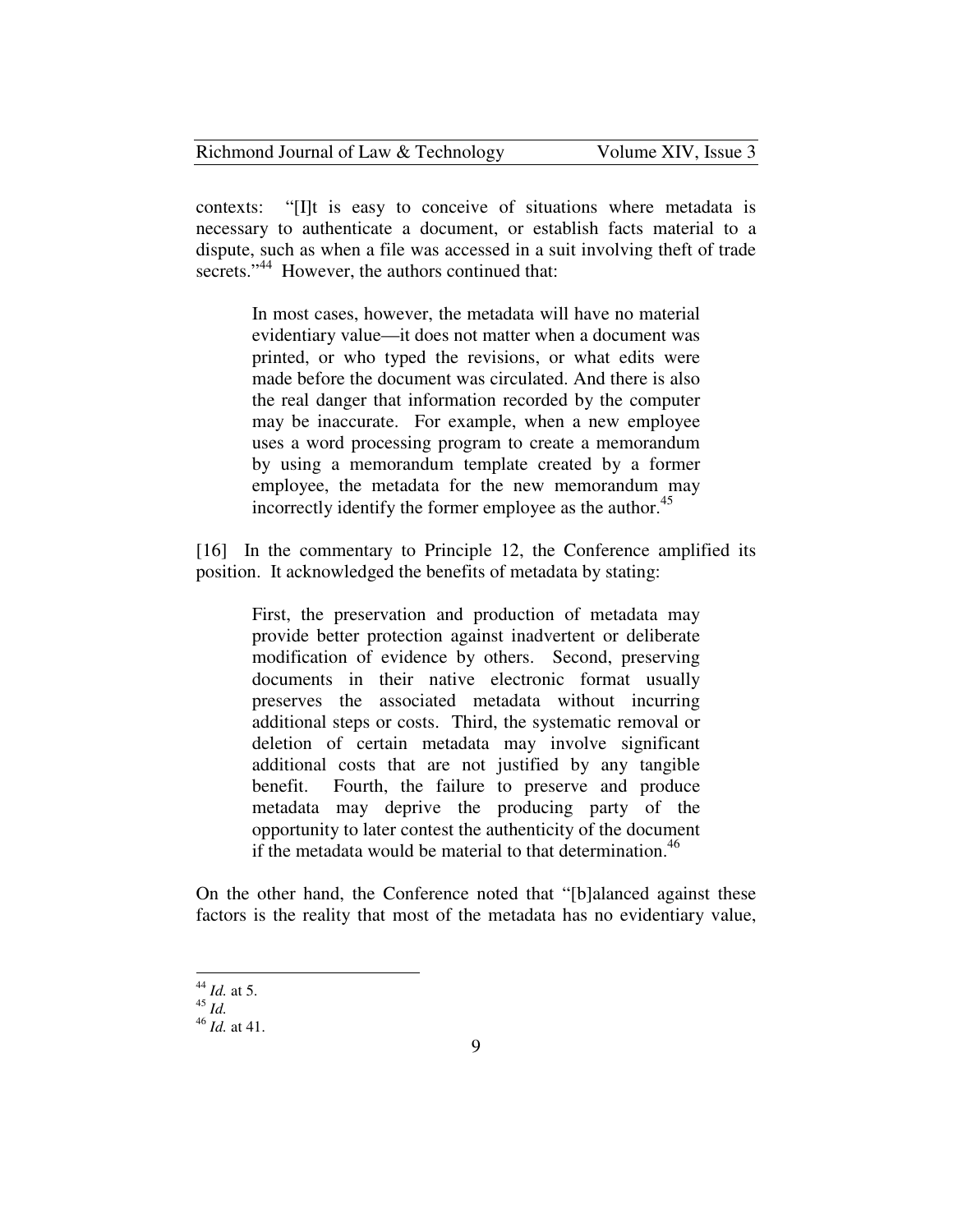| Richmond Journal of Law & Technology | Volume XIV, Issue 3 |
|--------------------------------------|---------------------|
|--------------------------------------|---------------------|

and any time (and money) spent reviewing it is a waste of resources."<sup>47</sup> Viewing both sides, the Conference concluded that "[a]lthough there are exceptions to every rule, especially in an evolving area of the law, there should be a modest legal presumption in most cases that the producing party need not take special efforts to preserve or produce metadata."<sup>48</sup>

[17] In developing the electronic discovery amendments to the Federal Rules of Civil Procedure, the Civil Rules Advisory Committee of the Standing Committee of the Judicial Conference ("Advisory Committee") considered whether metadata should be produced under the alternative of producing data in the form in which it is originally maintained.<sup>49</sup> However, the Advisory Committee elected not to do so.<sup>50</sup> As a result, under either of the production alternatives set forth in Rule 34(b), "[n]either default form is intended to mandate production of metadata or embedded data."<sup>51</sup>

[18] Following this line of reasoning, the court in *Wyeth v. Impax Laboratories, Inc.*<sup>52</sup> denied the portion of the defendant's motion to compel production of documents requesting that electronic documents be produced in their native format, including metadata, rather than in the TIFF format in which they were produced.<sup>53</sup> The court followed the reasoning of the Sedona Conference comment regarding the lack of evidentiary value of most metadata, along with the comment regarding the emerging general presumption against the production of metadata.<sup>54</sup> In addition, "[t]he Default Standard for Discovery of Electronic Documents

<sup>47</sup> *Id.* 

 $48 \overline{1d}$ 

<sup>49</sup> Civil Rules Advisory Comm: Minutes, 19 (Apr. 14-15, 2005), *available at* http://www.uscourts.gov/rules/Minutes/CRAC0405.pdf (last visited March 8, 2008). <sup>50</sup> *Id. See also* Thomas Y. Allman, *The Impact of the Proposed Federal E-Discovery* 

*Rules*, 12 RICH. J.L. & TECH. 13, 15 (2006), *available at*

http://law.richmond.edu/jolt/v12i4/article13.pdf (stating that "[t]he Advisory Committee discussed the competing concerns at some length but ultimately decided that the best course of action was to remain silent and leave the issue to individual case law development.").

<sup>51</sup> Allman, *supra* note 50, at 15.

<sup>52</sup> No. 06-222-JJF, 2006 U.S. Dist. LEXIS 79761 (D. Del. Oct. 26, 2006). <sup>53</sup> *Id.* at \*3.

<sup>54</sup> *Id.* at \*4 (citing Williams v. Sprint/United Mgmt. Co., 230 F.R.D. 640, 651 (D. Kan. 2005)).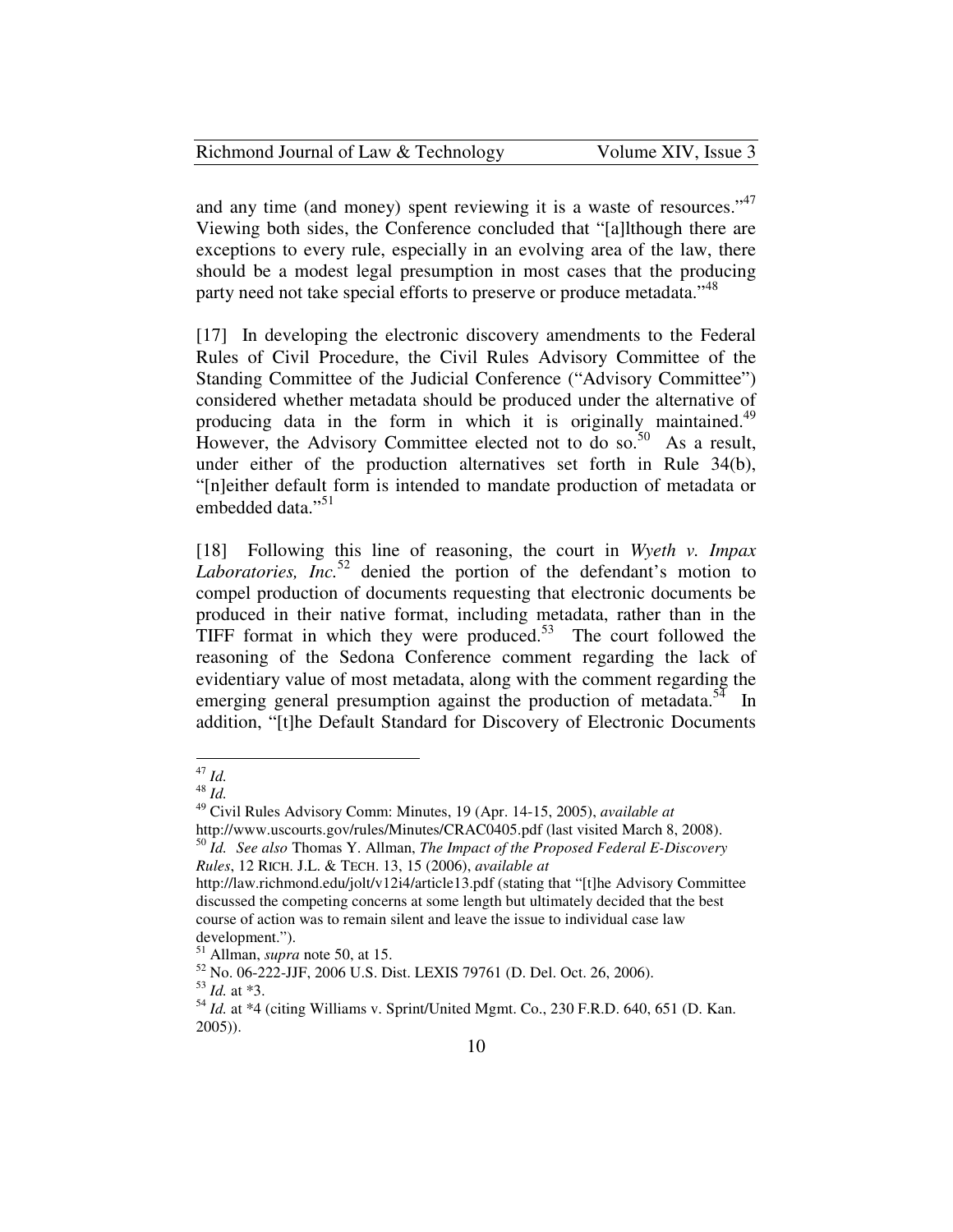| Richmond Journal of Law & Technology | Volume XIV, Issue 3 |
|--------------------------------------|---------------------|
|--------------------------------------|---------------------|

utilized in this District follows this general presumption. Paragraph 6 directs parties to produce electronic documents as image files (e.g. PDF or TIFF) if they cannot agree on a different format for production."<sup>55</sup> Nevertheless, "if the requesting party can demonstrate a particularized need for the native format of an electronic document, a court may order it produced."<sup>56</sup> The court observed that the parties had never agreed on a production format, nor did the defendant demonstrate a particularized need for the data. $57$ 

[19] The court in *Kentucky Speedway, L.L.C. v. National Association of Stock Car Racing, Inc*. <sup>58</sup> followed the reasoning of the *Wyeth* court in denying the plaintiff's request for production of metadata.<sup>59</sup> As in *Wyeth,* in *Kentucky Speedway* there was no agreement by the parties to produce metadata, and here, the request was made seven months after the defendant had produced data in both hard copy and electronic formats. $60$ Similar to the decision in *Wyeth,* the court found that the plaintiff had not shown a particularized need for the metadata:

Although plaintiff argues generally that it "needs document custodian information for the prosecution of its case" because "Kentucky Speedway has *no idea* of the origin of many of the documents" plaintiff does not identify any specific document or documents for which such information would be relevant and is not obtainable through other means. $61$ 

The court further observed that metadata may or may not provide the information the plaintiff requested: "Depending on the format, the

<sup>55</sup> *Wyeth,* 2006 U.S. Dist. LEXIS 79761, at \*4-5.

<sup>&</sup>lt;sup>56</sup> *Id.* at \*5. The court, however, did acknowledge the obligation to preserve metadata in the event the requesting party could demonstrate a particularized need for it. *Id.*  <sup>57</sup> *Id.* 

<sup>58</sup> No. 05-138-WOB, 2006 U.S. Dist. LEXIS 92028 (E.D. Ky. Dec. 18, 2006). <sup>59</sup> *Id.* at \*13.

<sup>60</sup> *Id.* at \*23. This was the court's justification in *In re Payment Card Litigation* for denying defendants' request for metadata; that the request had been made after plaintiffs had already produced a significant number of documents. Going forward, however, plaintiffs were required to produce documents which included metadata. *See supra* note 38 and accompanying text.

<sup>61</sup> *Kentucky Speedway*, 2006 U.S. Dist. LEXIS 92028, at \*23.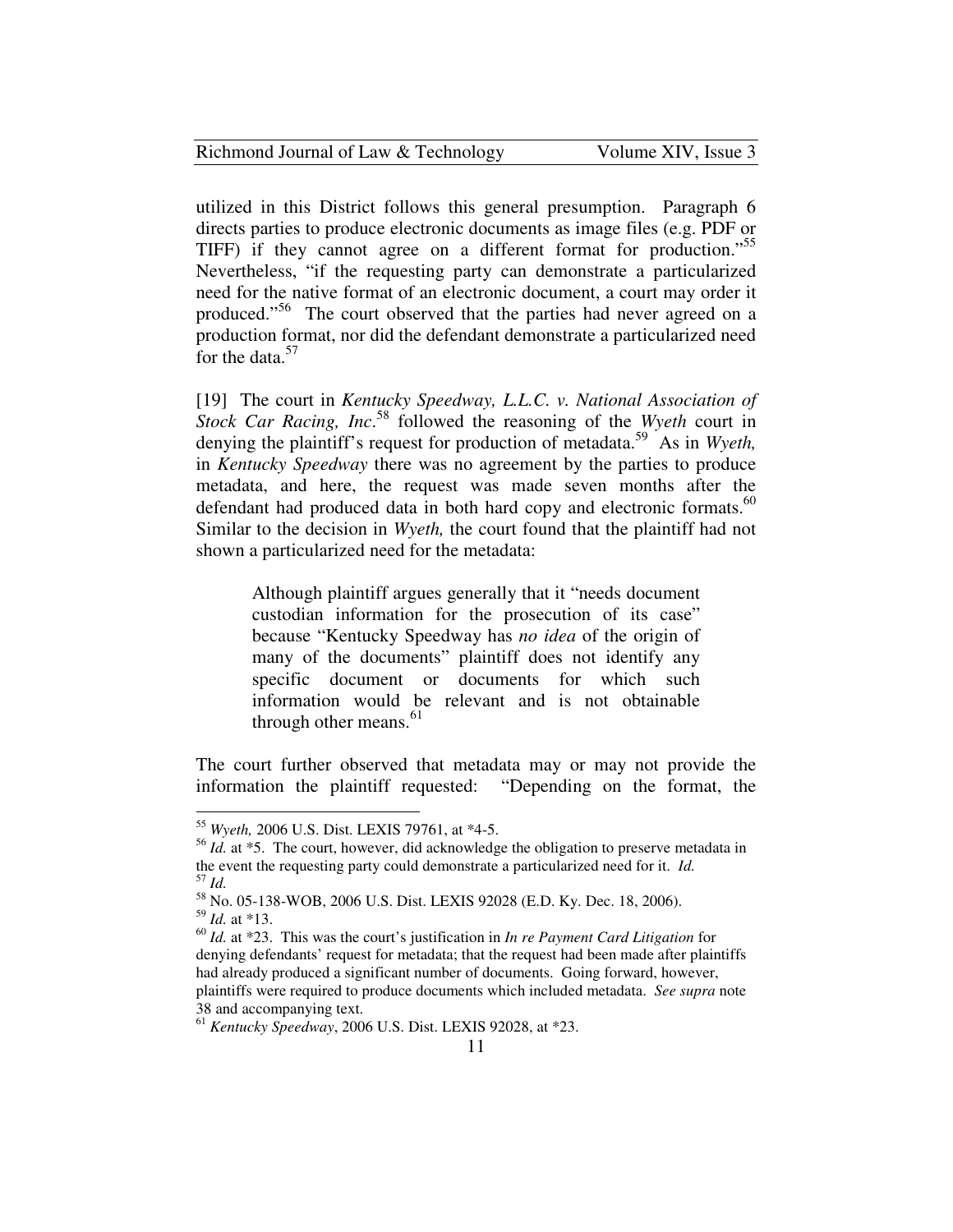| Richmond Journal of Law & Technology | Volume XIV, Issue 3 |
|--------------------------------------|---------------------|
|--------------------------------------|---------------------|

metadata may identify the typist but not the document's author, or even just a specific computer from which the document originated or was generated."<sup>62</sup> However, if the plaintiff could identify specific documents for which identifying information was relevant, the court would be more receptive to the request. $63$ 

[20] A request to produce metadata was also denied in *Michigan First Credit Union v. Cumis Insurance Society, Inc.*<sup>64</sup> The court cited *Wyeth, Kentucky Speedway,* and the "emerging standards" statement of the Sedona Conference in its opinion.<sup>65</sup> The plaintiff had expressed concerns that metadata contained within the documents could reveal "who composed or received the message that might not appear in the PDF or hard copy."<sup>66</sup> The electronic mail PDFs produced by the defendant contained all of the metadata of the original electronic version with the exception of a character string which identified the message.<sup>67</sup> The Microsoft Office documents sought by the plaintiff were stored in paper format by the defendant in the ordinary course of business.<sup>68</sup> Based on these representations contained in defendants' affidavit, the court concluded that the metadata contained little value and would be unduly burdensome for defendant to produce.<sup>69</sup>

[21] The common thread running through these decisions is that in all of the cases, the requestors failed to demonstrate a need for the metadata. Had they been able to demonstrate that the metadata contained relevant information, the courts would have granted their requests. Furthermore, the requests came after the producers had created their data. Had the parties conferred in the production's early stages and the requestors had filed an immediate motion to compel prior to the data's production, the results could have been different.

<sup>62</sup> *Id.* at \*24.

<sup>63</sup> *Id.* at \*24-25.

<sup>64</sup> No. 05-74423, 2007 U.S. Dist. LEXIS 84842 (E.D. Mich. Nov. 16, 2007).

<sup>65</sup> *Id.* at \*5-6.

<sup>66</sup> *Id.* at \*6.

<sup>67</sup> *Id.* at \*6-7.

<sup>68</sup> *Id.* at \*7.

<sup>69</sup> *Id.* at \*8.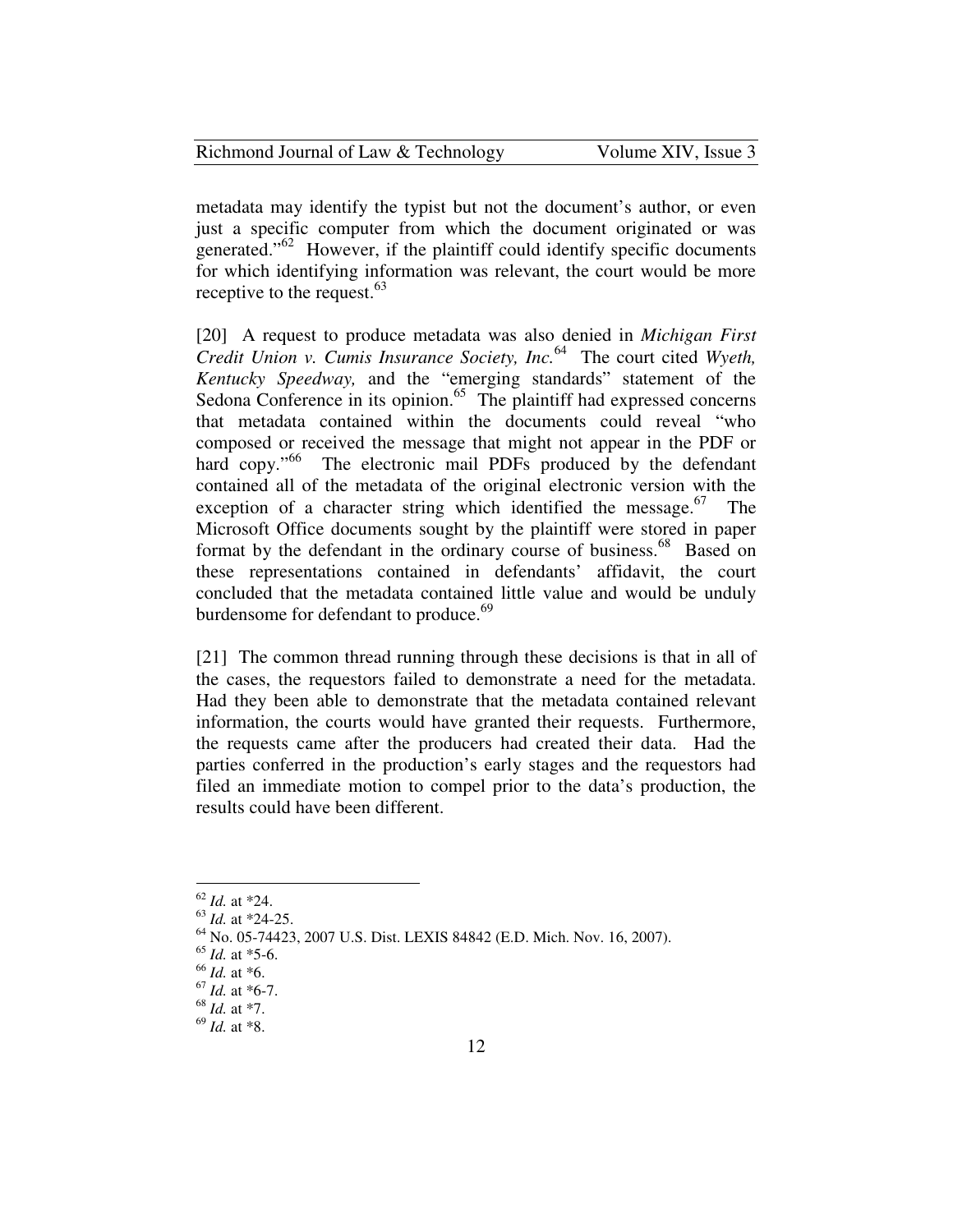#### 2. METADATA SHOULD BE PRESERVED AND PRODUCED.

[22] Almost immediately after the publication of the Sedona Conference guidelines in January, 2004 (the source of the "emerging presumption" against the preservation and production of metadata), courts began to hand down opinions in contravention of that trend. Language in the previous Rule 34 requiring that data be produced as "kept in the usual course of business" was a key factor in the court's requirement that electronic mail be produced with metadata in *In re Verisign, Inc. Securities Litigation*.<sup>70</sup> Defendants had sought to produce the data in TIFF format, and argued that producing the data in the original .pst format, along with Bates numbers and redactions, would be unduly burdensome.<sup> $71$ </sup> The magistrate had found that TIFF production was not sufficient, and that the production "must include metadata as well as be searchable."<sup>72</sup> In upholding the magistrate's ruling, the court stated that it "understands that it may be difficult for Defendants to incorporate their redactions and [B]ates numbers into the .pst format, but it is not convinced that the responsive documents are so replete with privilege redactions that such as task would transcend all reasonableness."<sup>73</sup>

[23] Metadata also played an important role in the magistrate's recommendation of a default judgment against the document producer PricewaterhouseCoopers for discovery violations in *In re Telxon Corp. Securities Litigation.*<sup>74</sup> The opinion is replete with examples of discrepancies between PwC's hard copy production and the contents of its electronic databases. One difference was that

> A hard copy of a document might give one person as the last individual to modify a document and the date of that modification while the metadata attached to the document might give an entirely different person and date for a later

<sup>70</sup> No. C 02-02270 JW, 2004 U.S. Dist. LEXIS 22467, at \*8-9 (N.D. Cal. Mar. 10, 2004). <sup>71</sup> *Id.* at \*13.

<sup>72</sup> *Id.* at \*7.

<sup>73</sup> *Id.* at \*14.

<sup>74</sup> Nos. 5:98CV2876, 1:01CV1078**,** 2004 U.S. Dist. LEXIS 27296 (N.D. Ohio July 16, 2004).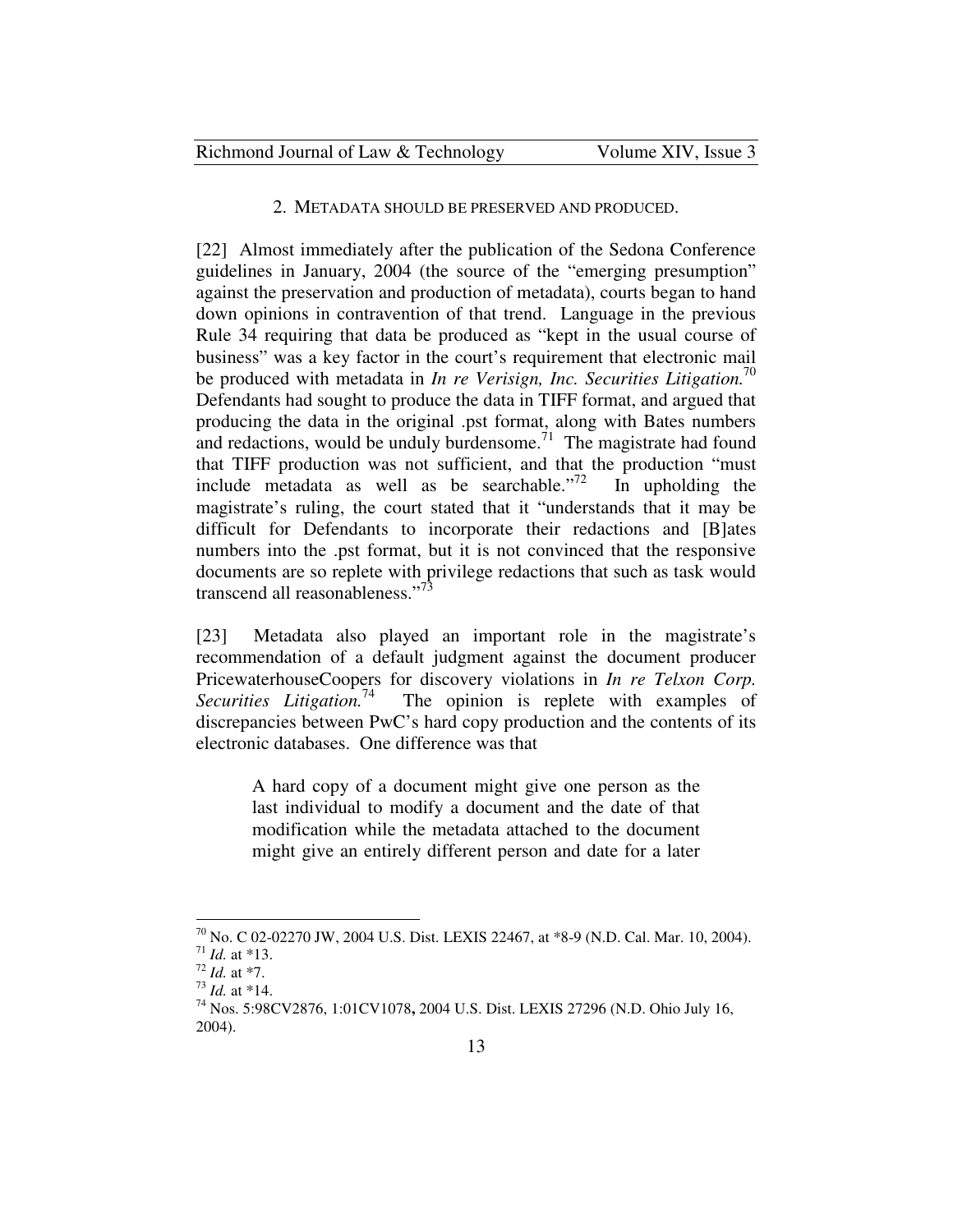modification because the later modifier did not record the later modification on the document itself.<sup>75</sup>

Although PwC explained possible rationales for this difference,  $\frac{76}{10}$  the explanations "do not explain, however, why a modification not recorded on the document itself would have a date *later* than the last date of modification on the document. $177$  The court also noted that electronic versions of the documents would contain links embedded as "popups."<sup>78</sup> These "popups" consisted of green boxes highlighting text in the documents.<sup>79</sup> When the boxes were clicked with a mouse, "a larger box of text appears to overlay the primary document and to provide information useful to the auditor."<sup>80</sup> This substantive metadata did not appear in hard copies of the documents. $81$  In connection with other factors, the court concluded that "missing documents, missing attachments, missing metadata, and hard copies of documents in a version different from the versions on any of the electronic databases so far produced suggest that PwC may be withholding or has improperly destroyed discoverable information."<sup>82</sup>

[24] Metadata was an important factor in establishing a prima facie case of copyright infringement by downloaders of music from file-sharing servers in *Elektra Entertainment Group v. Does 1-9.*<sup>83</sup> Metadata of the

 $\overline{a}$ 

*Id.* at \*57, n.18 (citations omitted).

<sup>77</sup> *Id.* at \*51, n.15.

<sup>78</sup> *Id.* at \*52.

<sup>79</sup> *Id.*   $\overline{^{80}$   $\overline{Id}$ .

 $81$  *Id.* 

<sup>75</sup> *Id.* at \*50-51.

<sup>&</sup>lt;sup>76</sup> As PwC points out, however, the appearance of an individual's name in the Metadata as having modified a document may be misleading. In some cases, that individual may have prepared a document which served as a template for the document in question. In other cases, the appearance of an individual's name in the metadata as having 'modified' a document may indicate that the individual worked on the document in a previous year and the document was 'rolled forward' into the next audit year, carrying the individual's name in the metadata into the new audit. The fact remains that plaintiffs and Telxon cannot know why the name appears.

<sup>82</sup> *Id.* at \*115.

<sup>83</sup> No. 04 Civ. 2289 (RWS), 2004 U.S. Dist. LEXIS 23560 (S.D.N.Y. Sept. 7, 2004).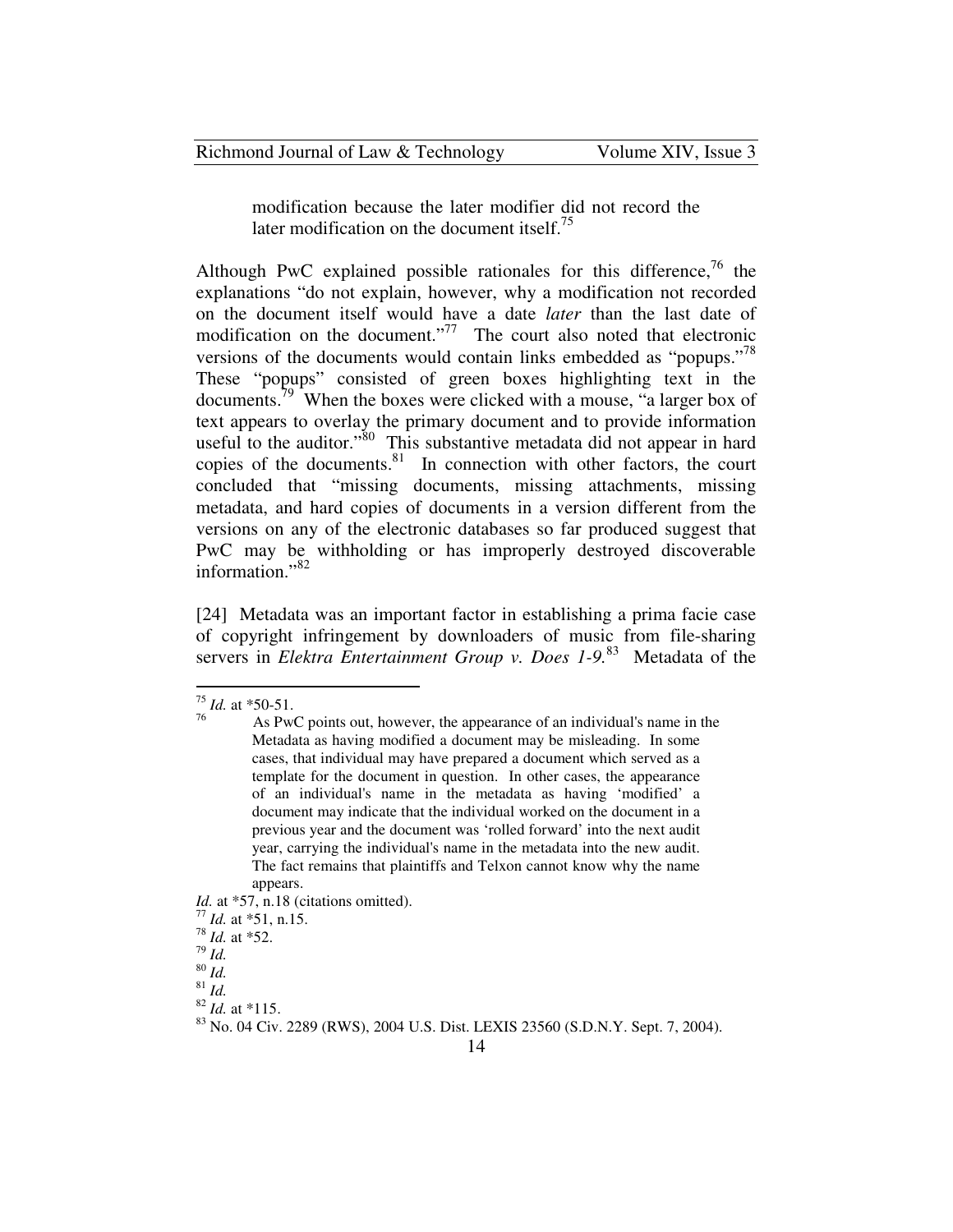| Richmond Journal of Law & Technology | Volume XIV, Issue 3 |
|--------------------------------------|---------------------|
|--------------------------------------|---------------------|

music files at issue "often reveal who originally copied a particular sound recording from a CD to a computer disk (a process called 'ripping') and provide a type of digital fingerprint, called a 'hash,'<sup>84</sup> that can show whether two users obtained a file from the same source."<sup>85</sup> Thus,

> Using the metadata associated with the music file that Doe No. 7 was offering for distribution on Kazaa, plaintiffs have determined that many sound recordings were ripped by different people using different brands of ripping software. Such information creates a strong inference that Doe No. 7 was not simply copying his or her own lawfully purchased CDs onto a computer, but had downloaded those files from other P2P<sup>86</sup> users. Because "the use of P2P systems to download and distribute copyrighted music has been held to constitute copyright infringement," plaintiffs have adequately pled copyright infringement to establish a *prima facie* claim.<sup>87</sup>

[25] Metadata in *Elektra Entertainment Group* made the difference between continuation of the case and dismissal. Metadata was also critical in establishing the plaintiffs' case in *Experian Information Solutions, Inc. v. I-Centrix, L.L.C.*<sup>88</sup> In *Experian*, plaintiffs sought to make an imaged copy of the hard drive of one of the defendants.<sup>89</sup> The case involved misappropriation of trade secrets, and plaintiffs' theory was that the defendant's computer had been used to write infringing computer code.<sup>90</sup> Plaintiffs "wish to discover information about the use of Fortran files on [defendant's] personal computer, including the number of Fortran files that exist, or once existed, on [defendant's] computer and the frequency

<sup>84</sup> *See generally* Ralph C. Losey, *Hash: The New Bates Stamp*, 12 J. TECH. L. & POL'Y 1 (June 2007) (discussing the "hash" concept).

<sup>85</sup> *Elektra Entm't Group,,* 2004 U.S. Dist. LEXIS 23560, at \*11.

<sup>&</sup>lt;sup>86</sup> *Id.* at \*2 ("A P2P network is an online media distribution system that allows users to have their computers function as an interactive Internet site, disseminating files for other users to copy.").

 $87$  *Id.* at  $*1\overline{1}$ -12 (citations omitted).

<sup>88</sup> No. O4 C 4437, 2005 U.S. Dist. LEXIS 42868 (N.D. Ill. July 21, 2005).

<sup>89</sup> *Id.* at \*1-2.

 $^{90}$   $^{14}$ .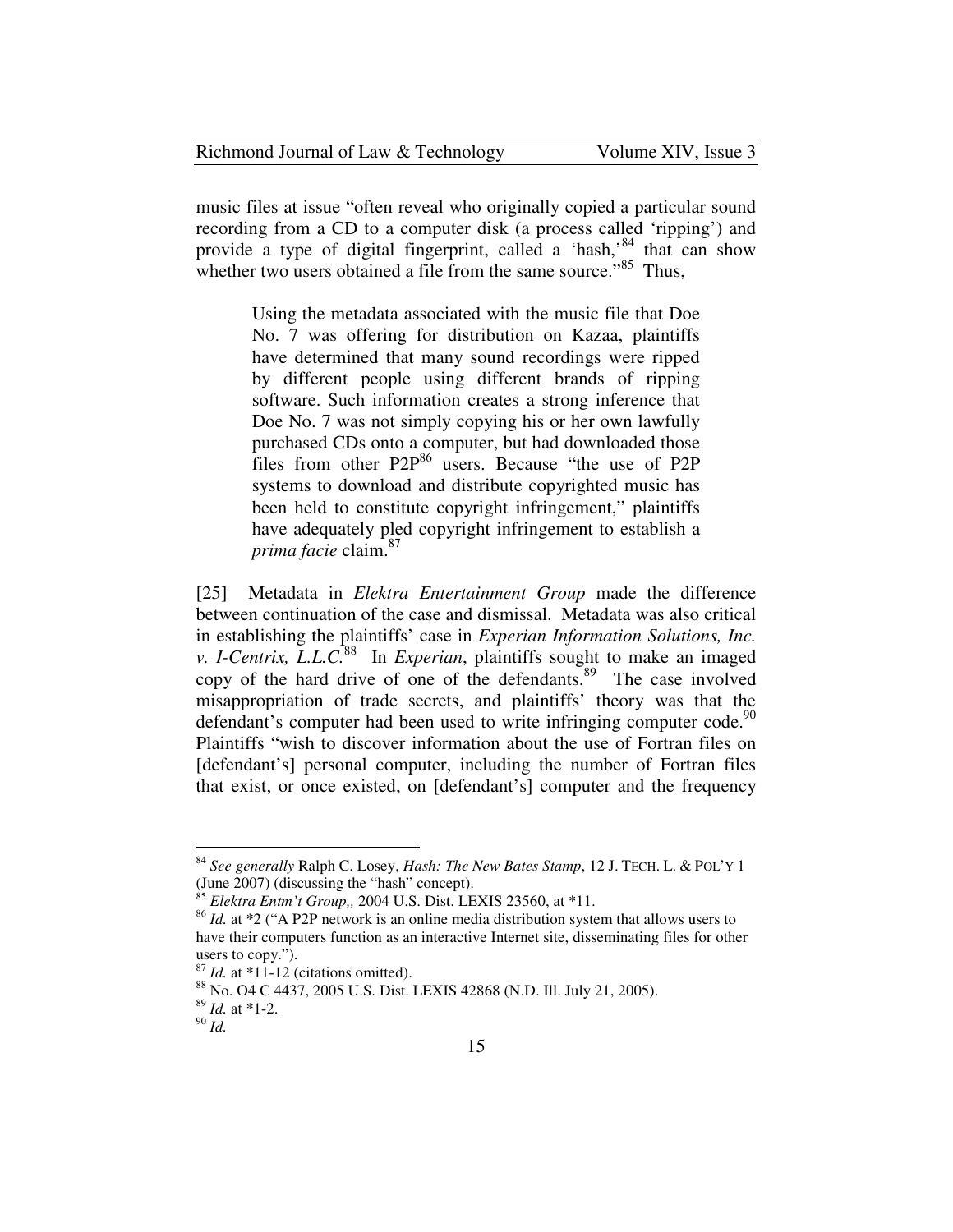| Richmond Journal of Law & Technology | Volume XIV, Issue 3 |
|--------------------------------------|---------------------|
|--------------------------------------|---------------------|

with which those files were edited, printed and copied."<sup>91</sup> Metadata could establish the extent to which infringing activity took place.

[26] One of the most significant cases involving the production of metadata is *Williams v. Sprint/United Management Co.*<sup>92</sup> Favro cites *Williams* as a "watershed" case "because it represents the first instance in a published case where a party was specifically compelled to produce metadata."<sup>93</sup> At issue in *Williams* was a series of Excel spreadsheets allegedly used by the defendant to determine which of its employees would be laid off during a reduction-in-force.<sup>94</sup> Plaintiffs alleged that age was invalidly used as one of the criteria.<sup>95</sup> Originally, the parties had agreed that the spreadsheets would be produced in TIFF format.<sup>96</sup> Subsequently, plaintiffs requested the actual spreadsheets so they could perform statistical analysis without being required to re-key all of the spreadsheet data. $\frac{97}{100}$  The court asked why the spreadsheets could not be produced in their original form, and the defendant replied that at that point, it was still reviewing for privilege. $98$  The court then took the position that the only issue affecting production was privilege:

> What I'm talking about is if you're talking about documents maintained on Excel, you've got that in some form, whether it's on disk or paper, whatever it's on. It's an electronic form of Excel containing the data. The only thing you would have to do is review it for privilege and then give it to them.  $99$

At this point, the court implicitly assumed that the entire file would be produced or it would be withheld from production as privileged. In a subsequent discovery conference, the court made its position clearer:

<sup>91</sup> *Id.* at \*4 n.2.

 $92$  230 F.R.D. 640 (D. Kan. 2005).

<sup>93</sup> Favro, *supra* note 14, at 15.

<sup>94</sup> *Williams*, 230 F.R.D. 640, at 641-42.

<sup>95</sup> *Id.* at 641.

<sup>96</sup> *Id.* at 643.

<sup>97</sup> *Williams,* 230 F.R.D. at 642-43.

<sup>98</sup> *Id.* at 643.

<sup>99</sup> *Id.*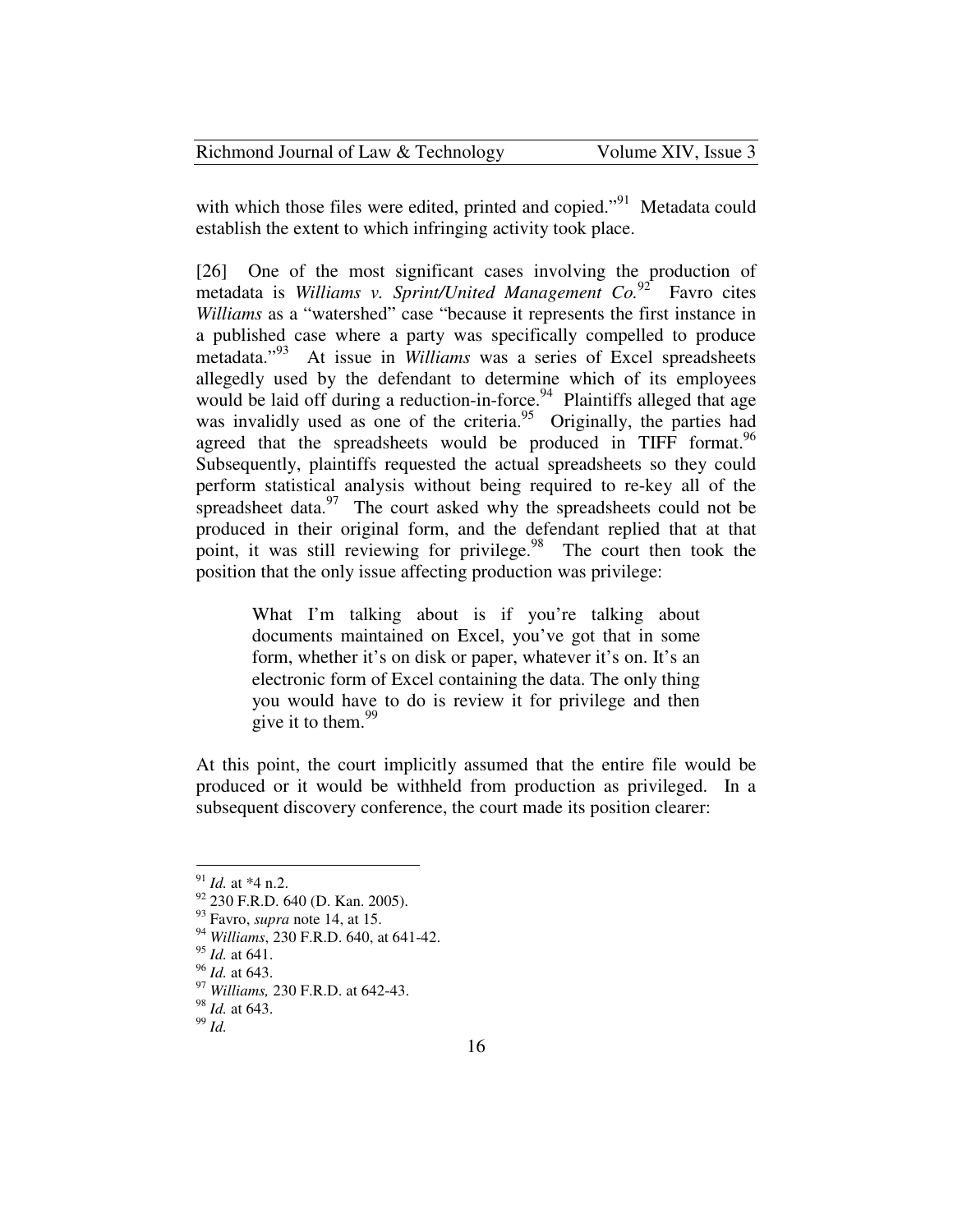THE COURT: Okay. Before we get much further here, I thought it was clear from the last time we discussed this electronic issue, that you [Defendant] were looking for them and you were going to produce them. It's not an issue that you're not going to do it. It's a question of when.<sup>100</sup>

This frame of reference is important in understanding the court's reaction when the defendant actually produced the spreadsheets. The plaintiffs discovered that the metadata had been removed from the spreadsheets, and certain cells had been locked so that the plaintiffs could not access them.<sup>101</sup> Although defendants argued that the scrubbed metadata "is Although defendants argued that the scrubbed metadata "is irrelevant and contains privileged information,"<sup>102</sup> the court ordered the

> Defendant to show cause why it should not be sanctioned for not complying with "what at least I understood my Order to be, which was that electronic data be produced in the manner in which it was maintained, and to me that did not allow for the scrubbing of metadata because when I talk about electronic data, that includes the metadata." The Court then gave Defendant seven days to show cause why it had scrubbed metadata and locked data, "because my intent from the two previous Orders was to do as I said, produce it in the format it's maintained, not modify it and produce it." The Court advised Defendant that if it could show justification for scrubbing the metadata and locking the cells, the Court would certainly consider it, but cautioned that "it's going to take some clear showing or otherwise there are going to be appropriate sanctions, which at least will be the production of the information in the format it was maintained." $103$

[27] In its response to the court's show cause order, the defendant explained that the metadata had been deleted "to preclude the possibility that Plaintiffs could 'undelete' or recover privileged and protected

<sup>-</sup> $^{100}$  *Id.* 

<sup>101</sup> *Id.* at 644.

<sup>102</sup> *Id.*

 $^{103}$  *Id.*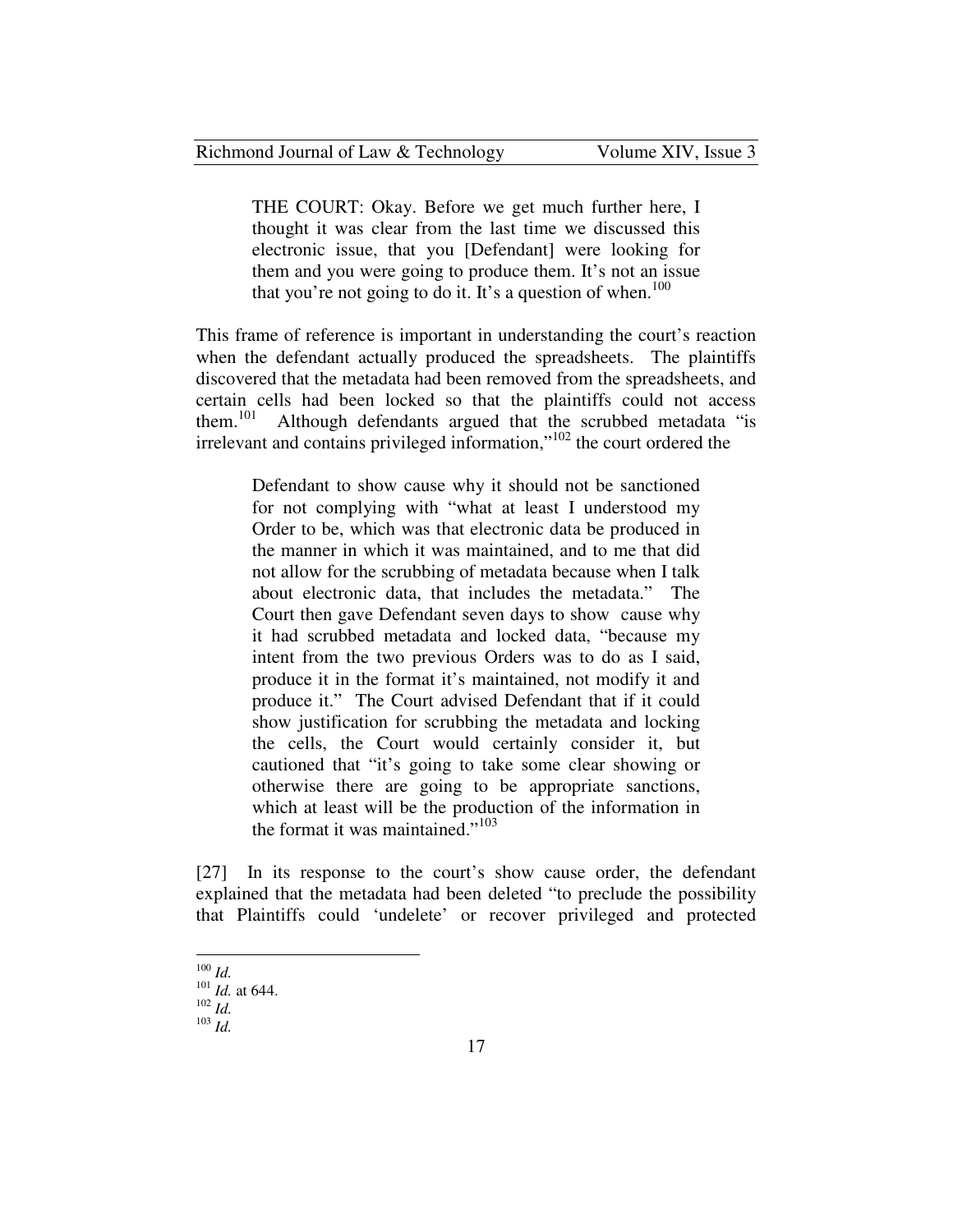| Richmond Journal of Law & Technology | Volume XIV, Issue 3 |
|--------------------------------------|---------------------|
|--------------------------------------|---------------------|

information properly deleted from the spreadsheets and to limit the information in the spreadsheets to those pools from which it made the RIF decisions currently being litigated."<sup>104</sup>

[28] The *Williams* opinion is notable for its thorough discussion of metadata. It cited extensively from the Sedona Conference's writings on the topic, and explicitly considered whether the defendant's contention "that emerging standards of electronic discovery articulate a presumption against the production of metadata" was accurate.<sup>105</sup> Looking at the language of then current Rule 34 as well as the then proposed 2006 amendment and the advisory committee language, the court concluded that the language of the amended rule provided "no further guidance as to whether a party's production of electronically stored information 'in the form or forms in which it is ordinarily maintained' would encompass the electronic document's metadata."<sup>106</sup> Although noting the orders in *Verisign* and *Telxon*, in which metadata had been ordered produced, the court found that they did not address the question of "whether metadata should ordinarily be produced as a matter of course in an electronic document production."<sup>107</sup>

[29] The court then turned to the *Sedona Principles for Electronic Document Production*. It found two principles to be "particularly helpful in determining whether Defendant was justified in scrubbing the metadata from the electronic spreadsheets. Principle 9 states that 'absent a showing of special need and relevance a responding party should not be required to preserve, review, or produce deleted, shadowed, fragmented, or residual data or documents.'"<sup>108</sup> The comment to Principle 9 suggested that a Rule 34 "document" should be defined in terms of what is visible to the user when the document is viewed; thus, data not visible, such as metadata, should not presumptively be considered part of the document.<sup>109</sup> On the other hand, there could be circumstances where metadata should be preserved and produced.<sup>110</sup> The other helpful principle was Principle

<sup>104</sup> *Id.* at 645.

<sup>105</sup> *Id.* at 648.

<sup>106</sup> *Id.* at 649.

 $107$  *Id.* 

<sup>108</sup> *Id.* at 650.

<sup>109</sup> *Id.* at 650-51.

 $110$  *Id.*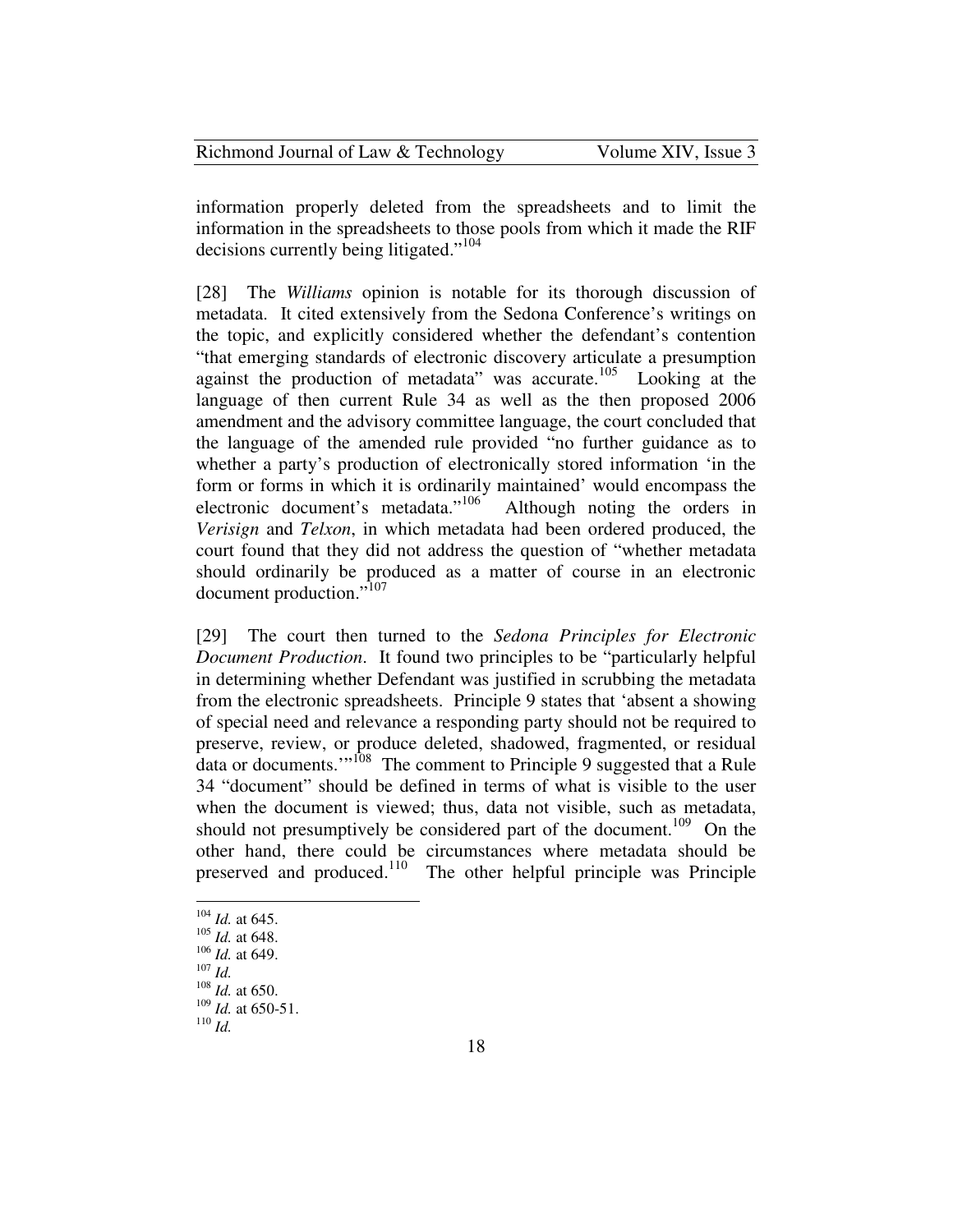$12.^{111}$  Applying the Sedona Principles to the instant case, the court concluded that:

[E]merging standards of electronic discovery appear to articulate a general presumption against the production of metadata**,** but provide a clear caveat when the producing party is aware or should be reasonably aware that particular metadata is relevant to the dispute. Based on these emerging standards, the Court holds that when a party is ordered to produce electronic documents as they are maintained in the ordinary course of business,…the producing party should produce the electronic documents with their metadata intact, unless that party timely objects to production of metadata**,** the parties agree that the metadata should not be produced, or the producing party requests a protective order. $^{112}$ 

[30] The defendant argued that metadata was not requested by the plaintiffs and was never mentioned during discovery conferences.<sup>113</sup> The court responded that "Defendant should reasonably have been aware that the spreadsheets' metadata was encompassed within the Court's directive that it produces the electronic Excel spreadsheets as they are maintained in the regular course of business."<sup>114</sup> Furthermore, the court noted that,

> [T]aken in the context of Plaintiffs' stated reasons for requesting the Excel spreadsheets in their native electronic format and the Court's repeated statements that the spreadsheets should be produced in the electronic form in which they are maintained, the Court finds that Defendant should have reasonably understood that the Court expected and intended for Defendant to produce the spreadsheets' metadata along with the Excel spreadsheets.<sup>115</sup>

<sup>&</sup>lt;sup>111</sup> See supra note 43 and accompanying text.

<sup>112</sup> *Williams*, 230 F.R.D. at 652 (footnote omitted).

<sup>113</sup> *Id.* at 654.

 $114$  *Id.* 

 $\frac{1}{115}$   $\frac{1}{1}{d}$ .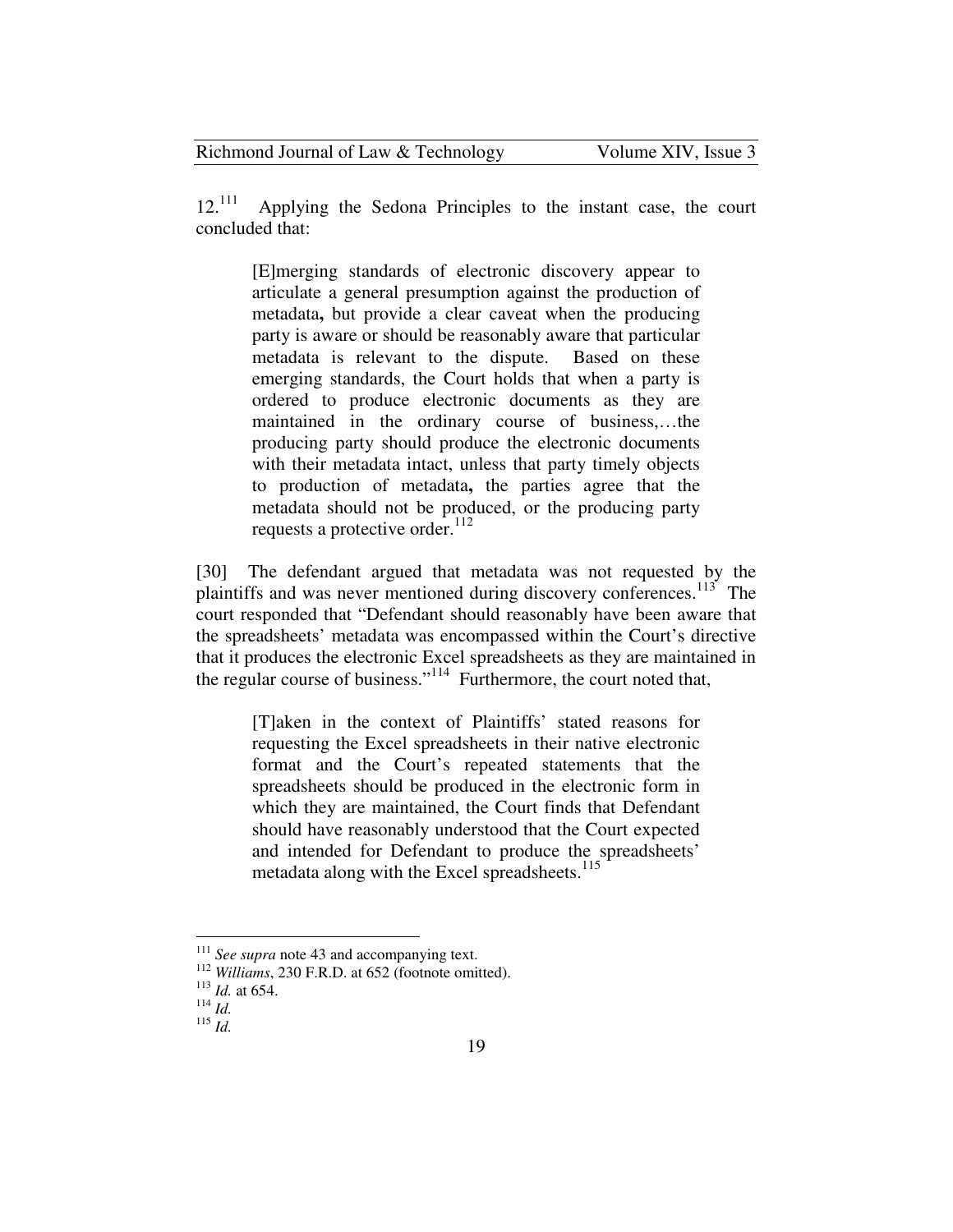| Richmond Journal of Law & Technology | Volume XI |  |
|--------------------------------------|-----------|--|
|--------------------------------------|-----------|--|

[31] The *Williams* court, considering the same Sedona Conference Principles as the *Wyeth* court<sup>116</sup> (and its progeny, *Kentucky Speedway* and *Michigan First Credit Union*), came to the exactly opposite conclusion. The requestors' failure to ask for metadata, an important factor in the latter courts' decisions, had no impact on the court's decision in *Williams*, which found instead that the defendant producer should have known that metadata was included within its directives.

V, Issue 3

[32] Despite the Sedona Principles' "emerging standard," metadata would continue to play an important role in electronic discovery issues. The format of electronic document production was at issue in *Hagenbuch v. 3B6 Sistemi Elettronici Industrali S.R.L.*, <sup>117</sup> a patent infringement case. Among the plaintiff's objection to the defendant's production of TIFF documents was that the documents "lack metadata that track when a document was created or modified and whether e-mails contained attachments and to whom they were sent."<sup>118</sup> Responding to the defendant's arguments that although the documents were not identical to the originals, they were reasonably usable, the court observed that "unlike the original electronic media, the TIFF documents do not contain information such as the creation and modification dates of a document, email attachments and recipients, and metadata."<sup>119</sup> Furthermore, the plaintiff claimed that:

[T]he information contained in the designated electronic media is relevant to his infringement claims and will allow him to piece together the chronology of events and figure out, among other things, who received what information and when. Because the information sought by Plaintiff may be relevant at the discovery stage, and because 3B6 USA does not suggest that the electronic media contain privileged or classified information, Plaintiff is entitled to that information.<sup>120</sup>

<sup>116</sup> Ironically, *Wyeth* cited *Williams* as its source for the Sedona Conference statement regarding the "emerging general presumption" against the production of metadata. *See supra* notes 54-55.

 $^{7}$  No. 04 C 3 109, 2006 U.S. Dist. LEXIS 10838 (N.D. Ill. Mar. 8, 2006).

<sup>118</sup> *Id.* at \*4.

<sup>119</sup> *Id.* at \*8-9.

<sup>120</sup> *Id.* at \*9.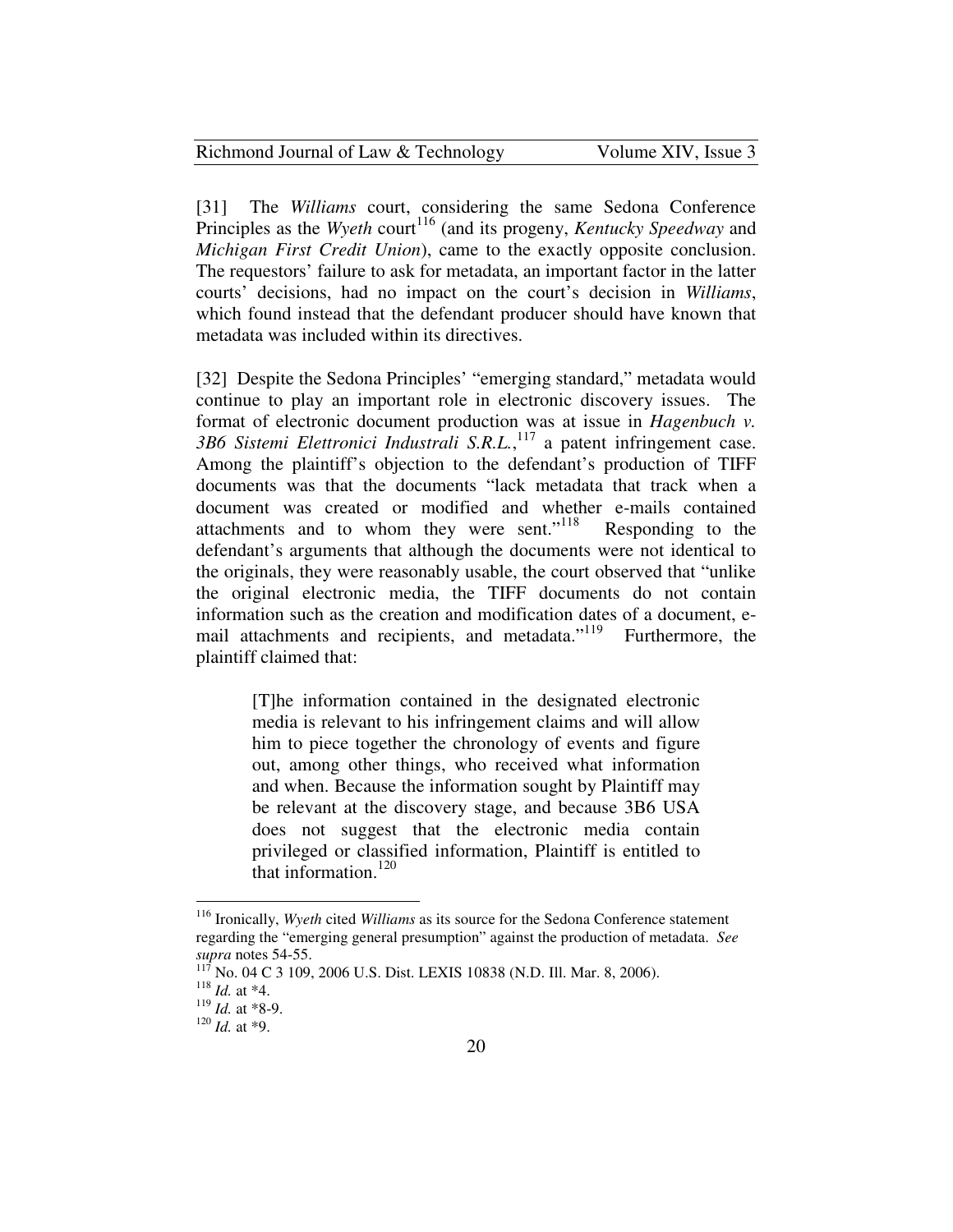| Richmond Journal of Law & Technology | Volume XIV, Issue 3 |
|--------------------------------------|---------------------|
|--------------------------------------|---------------------|

The metadata would allow the plaintiff to establish critical timelines by demonstrating when the defendant possessed documents containing information relevant to the plaintiff's infringement claims.

[33] Metadata evidence contributed to the award of a default judgment in favor of a counter-defendant in *Krumwiede v. Brighton Associates, L.L.C.*<sup>121</sup> On the date the plaintiff was directed to return his laptop to the defendant or shortly thereafter, subsequent metadata analysis demonstrated that thousands of files were accessed, moved, or deleted.<sup>122</sup> In addition, metadata indicated that files had been transferred from the laptop to another destination.<sup>123</sup> The court also observed that changes made to the file metadata prejudiced the counter-defendant's ability to prove its case, since those changes made the authenticity of the underlying files suspect.<sup>124</sup> Similarly, in *Plasse v. Tyco Electronics Corp.*,<sup>125</sup> files suspect.<sup>124</sup> Similarly, in *Plasse v. Tyco Electronics Corp.*,<sup>125</sup> metadata demonstrated that résumé files material to the litigation had been modified after the defendant had filed a motion to compel production of the plaintiff's computer.<sup>126</sup> The plaintiff also changed the system date and opened files after he had done so, two days before he was to turn the computer over. $127$  The court concluded that the plaintiff had,

> [D]irectly flouted this court's authority by destroying or modifying documents after the court specifically invited Defendant to obtain an inspection of Plaintiff's computer and disks. Plaintiff not only concedes that he "may have" deleted one such document, but appears to believe that his actions were insignificant. Under these circumstances, dismissal is the appropriate sanction.<sup>128</sup>

<sup>&</sup>lt;sup>121</sup> No. 05 C 3003, 2006 U.S. Dist. LEXIS 31669 (N.D. Ill. May 8, 2006).

<sup>122</sup> *Id.* at \*11-12.

<sup>123</sup> *Id.* at \*13.

<sup>124</sup> *Id.* at \*30.

<sup>125</sup> 448 F. Supp. 2d 302 (D. Mass. 2006).

<sup>126</sup> *Id.* at 306.

<sup>127</sup> *Id.* at 309.

<sup>128</sup> *Id.* at 311.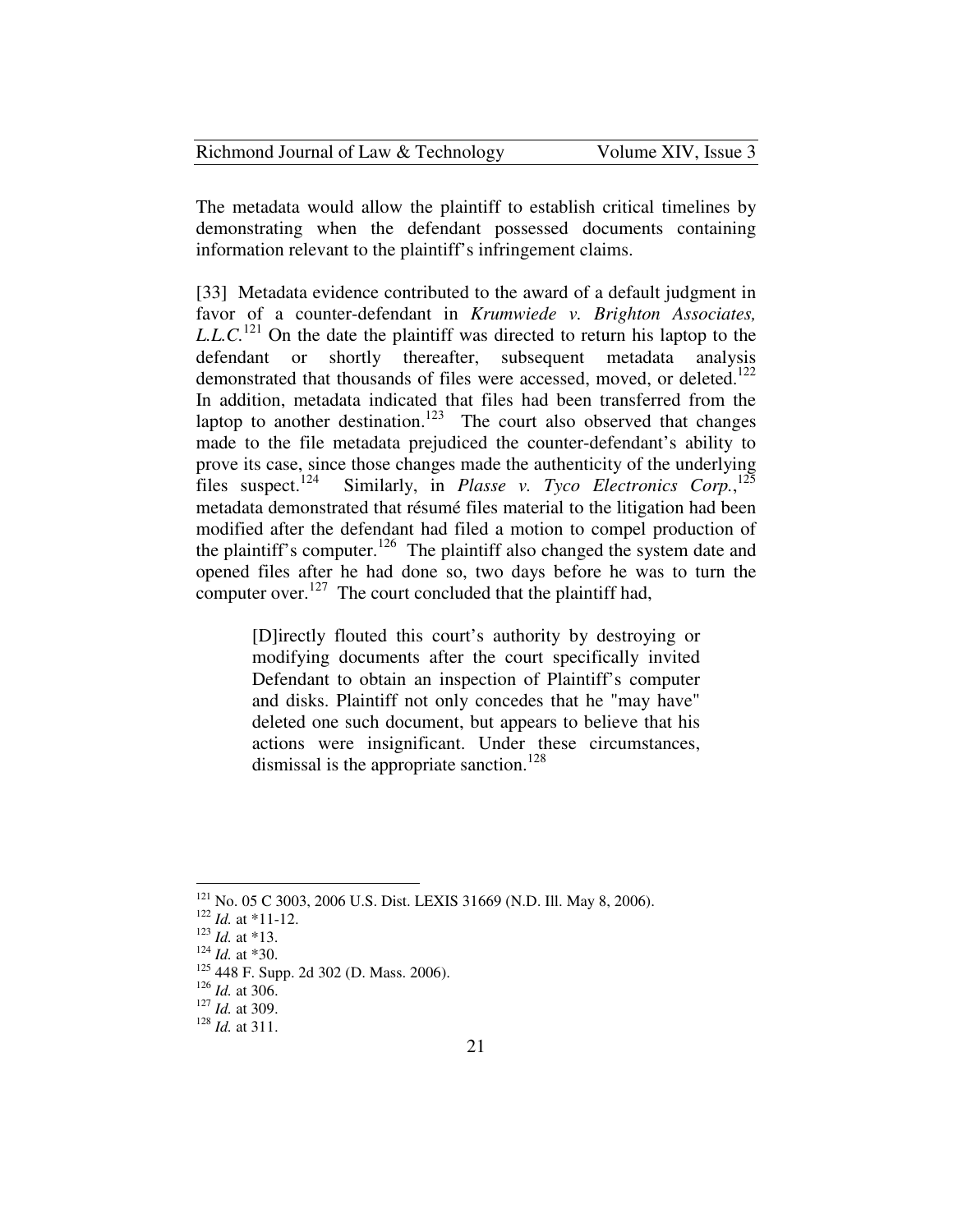## B. RECENT DEVELOPMENTS TOWARDS RECOGNITION OF THE IMPORTANCE OF METADATA

[34] While the impact of metadata is not necessarily as significant as in *Krumwiede* or *Plasse*, many courts consider it useful.<sup>129</sup> Significantly, the Sedona Conference, in the second edition of its *Best Practices Recommendations & Principles for Addressing Electronic Document Production<sup>130</sup>* has revised its guidelines regarding metadata. Principle 12 reads:

> Absent party agreement or court order specifying the form or forms of production, production should be made in the form or forms in which the information is ordinarily maintained or in a reasonably usable form, taking into account the need to produce reasonably accessible metadata that will enable the receiving party to have the same ability to access, search, and display the information as the producing party where appropriate or necessary in light of the nature of the information and the needs of the case.<sup>131</sup>

The Conference's position reflects an enhanced understanding of the potential value of metadata. For example, in its commentary on Principle 12, it stated that,

<sup>129</sup> *See, e.g.*, Vennett v. Am. Intercontinental Univ. Online, No. 05 C 4889, 2007 U.S. Dist. LEXIS 92891, at \*7 (N.D. Ill. Dec. 13, 2007) (indicating that metadata established existence of prior versions of memo); ACMG of Louisiana, Inc. v. Towers Perrin, Inc., No. 1:04-CV-1338-RWS, 2007 U.S. Dist. LEXIS 91291, at \*4-5 (N.D. Ga. Dec. 11, 2007) (stating that metadata showing dates of file transfer, deletion or modification are relevant to litigation); Klein-Becker usa L.L.C. v. Englert, No. 2:06CV00378 TS, 2007 U.S. Dist. LEXIS 45197 at \*10 (D. Utah June 30, 2007) (stating that the plaintiffs' case would have been facilitated had defendant provided discoverable data in electronic format, along with metadata which would have assisted its searchability); PML N. Am. L.L.C. v. Hartford Underwriters Ins. Co., No. 05-CV-70404-DT, 2006 U.S. Dist. LEXIS 94456, at \*13 (E.D. Mich. Dec. 20, 2006) (stating that metadata indicated that folder was accessed after complaint was filed, in contravention of CEO's denial of file's existence). <sup>130</sup> Sedona Conference Working Group, *The Sedona Principles: Best Practices* 

*Recommendations and Principles for Addressing Electronic Document Production*, Principle 12, at ii (June 2007).

<sup>131</sup> *Id.* at ii.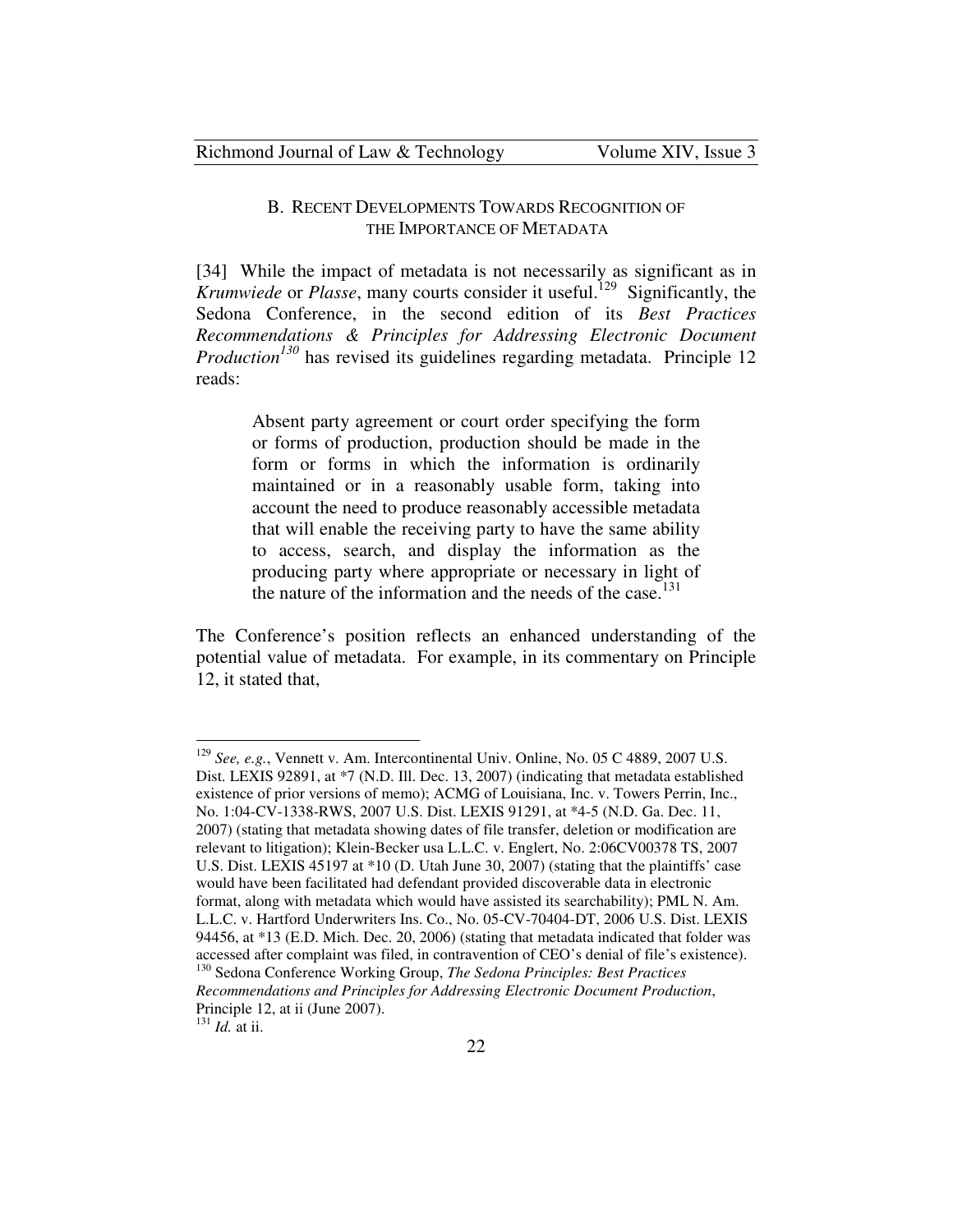[I]t should be noted that the failure to preserve and produce metadata may deprive the producing party of the opportunity later to contest the authenticity of the document if the metadata is material to that determination. Organizations should evaluate the potential benefits of retaining native files and metadata (whether or not it is produced) to ensure that documents are authentic and to preclude the fraudulent creation of evidence.<sup>132</sup>

[35] In a forum held at Fordham Law School, Judge James C. Francis IV summarized some of the benefits of metadata which have emerged in electronic discovery:

There are also less obvious ways that metadata may be both relevant and discoverable. What about the authenticity of documents? How do you demonstrate that an e-mail that you have now printed out is authentic? You may need to get the metadata to demonstrate where it came from, what its genesis was, and what its path was throughout a particular organization, in order to make your admissibility argument at trial. So there is an argument to be made that all of that metadata is critical to the authenticity issue.

The metadata may be critical to either supporting or challenging a claim of privilege. For example, in order to determine whether any claim of privilege may have been waived, it is important to know to whom the document was distributed, even if it does not appear on the face of the document. Was it distributed to somebody's nanny for some reason, or to somebody outside any reasonable view of the attorney-client privilege?

Finally, there is a question of whether metadata may be important for searchability purposes. A normal word search may or may not need metadata to provide additional words that can link you to the document. However, now there are conceptual search regimens which make use of

<sup>132</sup> *Id.* at 61.